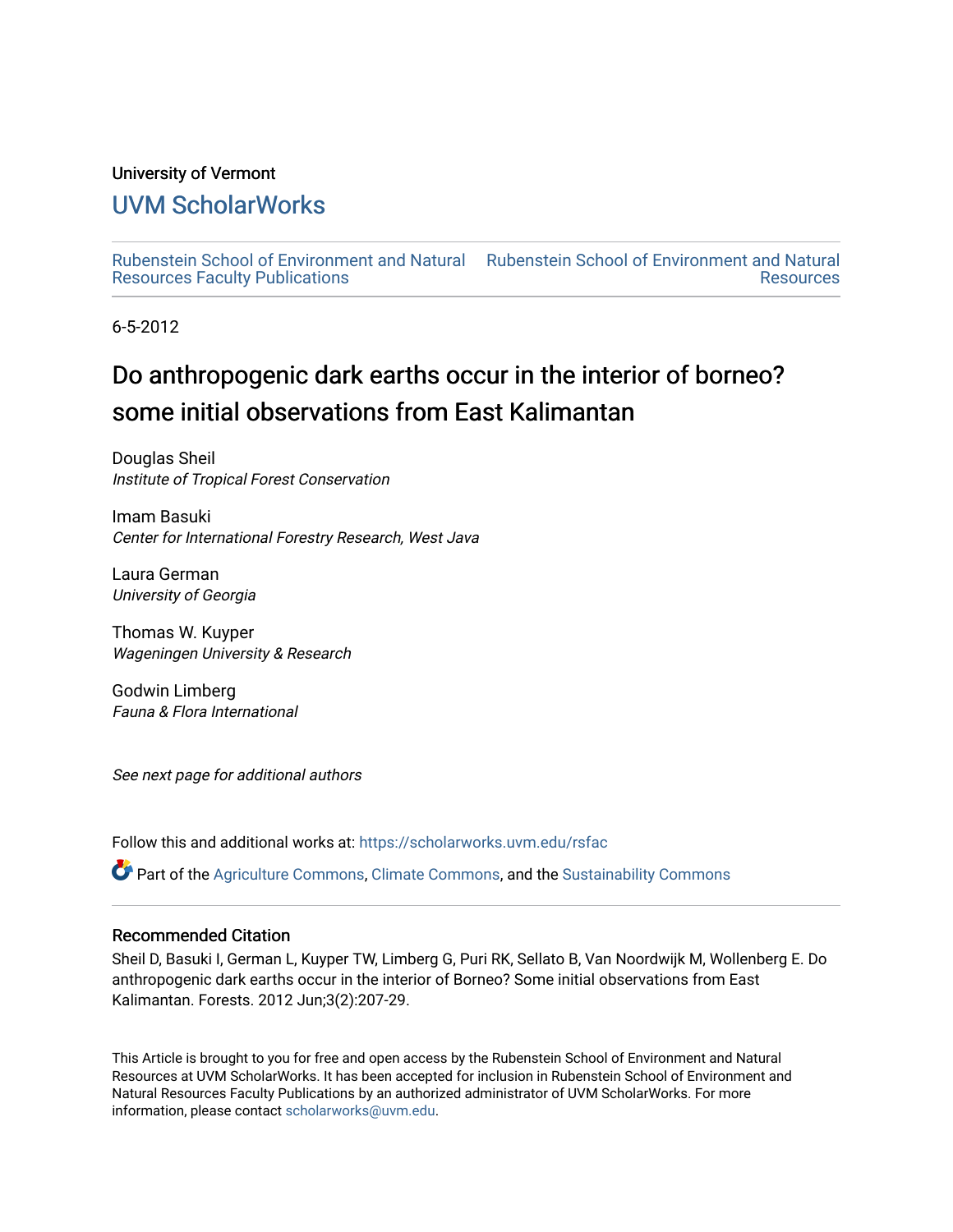#### Authors

Douglas Sheil, Imam Basuki, Laura German, Thomas W. Kuyper, Godwin Limberg, Rajindra K. Puri, Bernard Sellato, Meine van Noordwijk, and Eva Wollenberg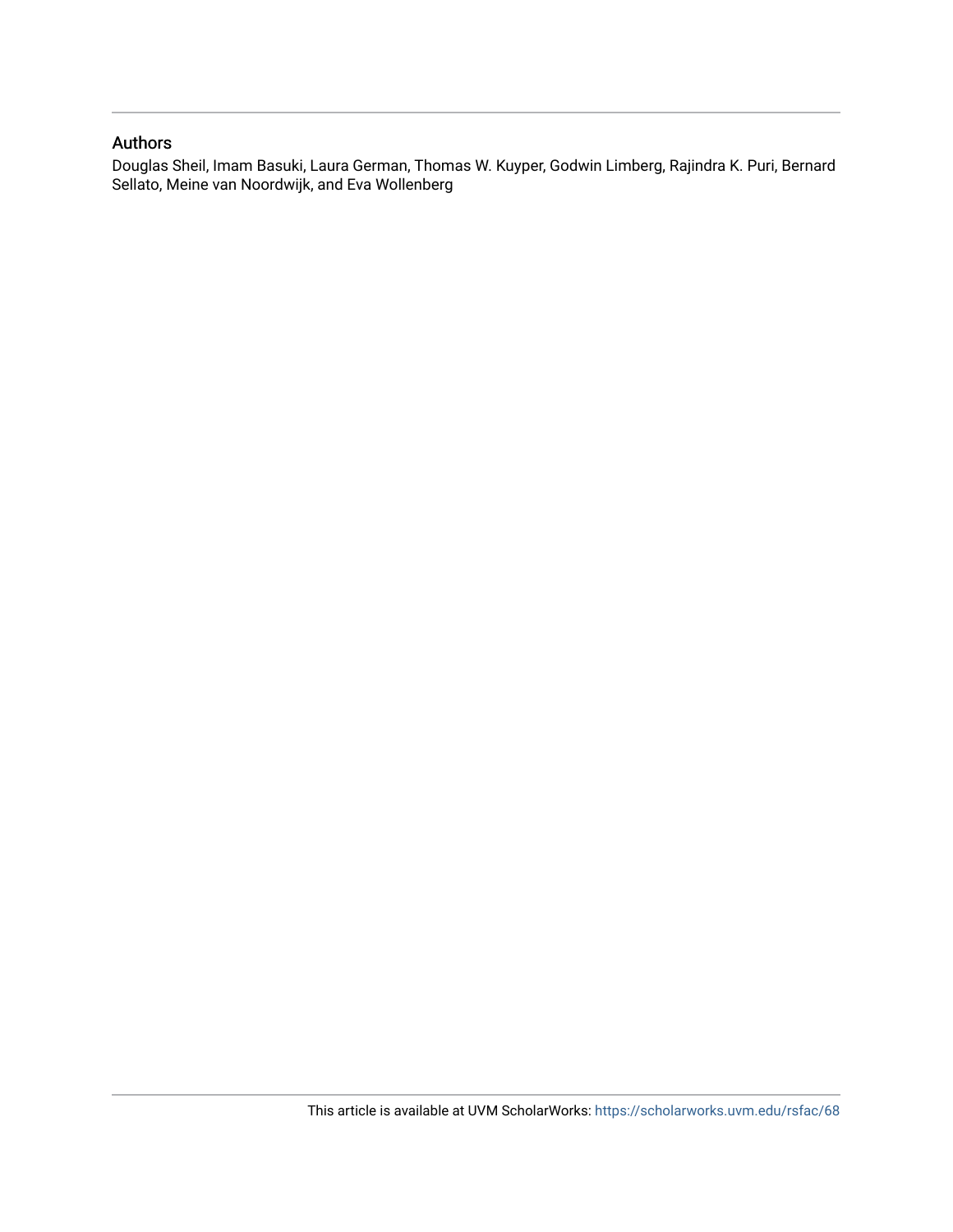

*Article* 

# **Do Anthropogenic Dark Earths Occur in the Interior of Borneo? Some Initial Observations from East Kalimantan**

**Douglas Sheil 1,2,3,\*, Imam Basuki 3 , Laura German <sup>4</sup> , Thomas W. Kuyper <sup>5</sup> , Godwin Limberg <sup>6</sup> , Rajindra K. Puri 7 , Bernard Sellato 8 , Meine van Noordwijk 9 and Eva Wollenberg 10** 

- 1 Institute of Tropical Forest Conservation, P.O. Box 44, Kabale, Uganda
- 2 School of Environmental Science and Management, Southern Cross University, P.O. Box 157, Lismore, NSW 2480, Australia
- 3 Center for International Forestry Research (CIFOR), P.O. Box 0113 BOCBD, Bogor 16000, Indonesia; E-Mail: I.Basuki@cgiar.org
- <sup>4</sup> Department of Anthropology, University of Georgia, 255 Baldwin Hall, Athens, GA 30602, USA; E-Mail: lgerman@uga.edu
- <sup>5</sup> Department of Soil Quality, Wageningen University, P.O. Box 47, Wageningen NL-6700 AA, The Netherlands; E-Mail: thom.kuyper@wur.nl
- 6 Fauna & Flora International—Indonesia Program, Komplek Laboratorium Pusat UNAS, JL. Harsono RM No 1 Ragunan, Jakarta Selatan 12550, Indonesia; E-Mail: tingang@cbn.net.id
- 7 Centre for BioCultural Diversity, School of Anthropology and Conservation, University of Kent at Canterbury, Kent CT2 7NR, UK; E-Mail: r.k.puri@kent.ac.uk
- 8 Centre Asie du Sud-Est (Centre National de la Recherche Scientifique and Ecole des Hautes Etudes en Sciences Sociales), Maison de l'Asie, 22, Avenue du Président Wilson, Paris 75016, France; E-Mail: bernard.sellato@wanadoo.fr
- 9 World Agroforestry Centre, ICRAF Southeast Asia, Jalan CIFOR, Situgede, Sindangbarang, Bogor 16115, Indonesia; E-Mail: m.vannoordwijk@cgiar.org
- <sup>10</sup> Gund Institute for Ecological Economics and Rubenstein School of Environment and Natural Resources, University of Vermont, 617 Main Street, Burlington, VT 05405, USA; E-Mail: lini.wollenberg@uvm.edu
- **\*** Author to whom correspondence should be addressed; E-Mail: douglassheil@itfc.org.

*Received: 16 February 2012; in revised form: 31 March 2012 / Accepted: 11 April 2012 / Published: 7 May 2012* 

**Abstract:** Anthropogenic soils of the Amazon Basin (*Terra Preta*, *Terra Mulata*) reveal that pre-Colombian peoples made lasting improvements in the agricultural potential of nutrient-poor soils. Some have argued that applying similar techniques could improve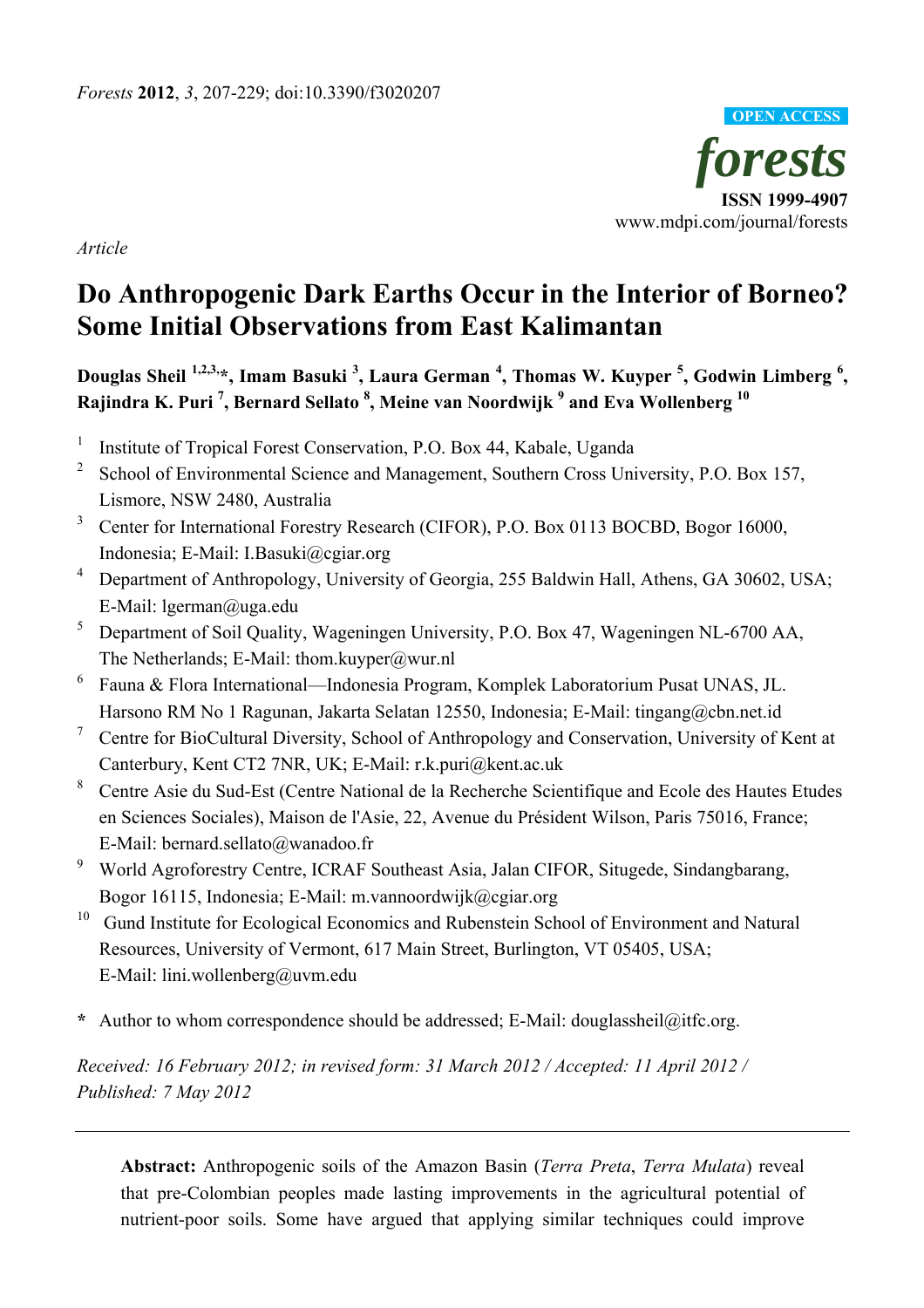agriculture over much of the humid tropics, enhancing local livelihoods and food security, while also sequestering large quantities of carbon to mitigate climate change. Here, we present preliminary evidence for Anthropogenic Dark Earths (ADEs) in tropical Asia. Our surveys in East Kalimantan (Indonesian Borneo) identified several sites where soils possess an anthropogenic development and context similar in several respects to the Amazon's ADEs. Similarities include riverside locations, presence of useful fruit trees, spatial extent as well as soil characteristics such as dark color, high carbon content (in some cases), high phosphorus levels, and improved apparent fertility in comparison to neighboring soils. Local people value these soils for cultivation but are unaware of their origins. We discuss these soils in the context of local history and land-use and identify numerous unknowns. Incomplete biomass burning appears key to these modified soils. More study is required to clarify soil transformations in Borneo and to determine under what circumstances such soil improvements might remain ongoing.

**Keywords:** char; soil fertility; Hortic Anthrosols; slash and burn; swidden; *Terra Preta*

# **1. Introduction**

The anthropogenic soils of the Amazon Basin have generated considerable interest. These Hortic Anthrosols, also known as *Terra Preta do Indio*, contrast strongly with the surrounding soils (mostly Oxisols and Ultisols) in terms of higher and more stable soil organic matter, presence of charcoal, higher phosphorus (P), and superior moisture-holding capacity [1]. Patches of these Anthropogenic Dark Earths (ADEs) range in size from less than one to as large as 350 ha, but most are only a few hectares [2]. The majority of sites are 500 to 2,500 years old [3]. Present-day farmers value these soils for their high and sustained productivity and ability to grow crops that would otherwise require chemical fertilizers. Glaser [1] argued that understanding how to generate these soils may revolutionize agricultural production in the humid tropics. The soils also store up to 150 g  $kg^{-1}$  of carbon (C) [4] compared to the 20–30 g  $kg^{-1}$ , stored in surrounding Oxisols, suggesting wider application may mitigate climate change [5–7]. The nature and origin of these soils has thus become a subject of interest.

The processes, activities and human intentions that contributed to these ADEs are still debated [8,9]. Their development likely involved positive feedbacks, where soil improvement supported local population growth which led to further soil use and development [10]. Evidence shows that *Terra Preta* was formed through the addition of char (incompletely combusted organic material under conditions of low  $O_2$  availability [11]) and nutrient inputs from village refuse and manure [12–14].

Rainforest soils are often low in the mineral nutrients required for agriculture. This is due to prolonged weathering and leaching on stable landforms and to the tendency for soil organic matter and associated nutrients to be quickly lost to decomposition following the clearing of vegetation [15]. Generally soil nutrient levels, and agricultural fertility, are highly correlated with levels of soil organic matter [16]. Most soil organic matter is short-lived (weeks to months). Soil clay and silt content are the primary correlates of soil C in the humid tropics, as they provide physical protection of organic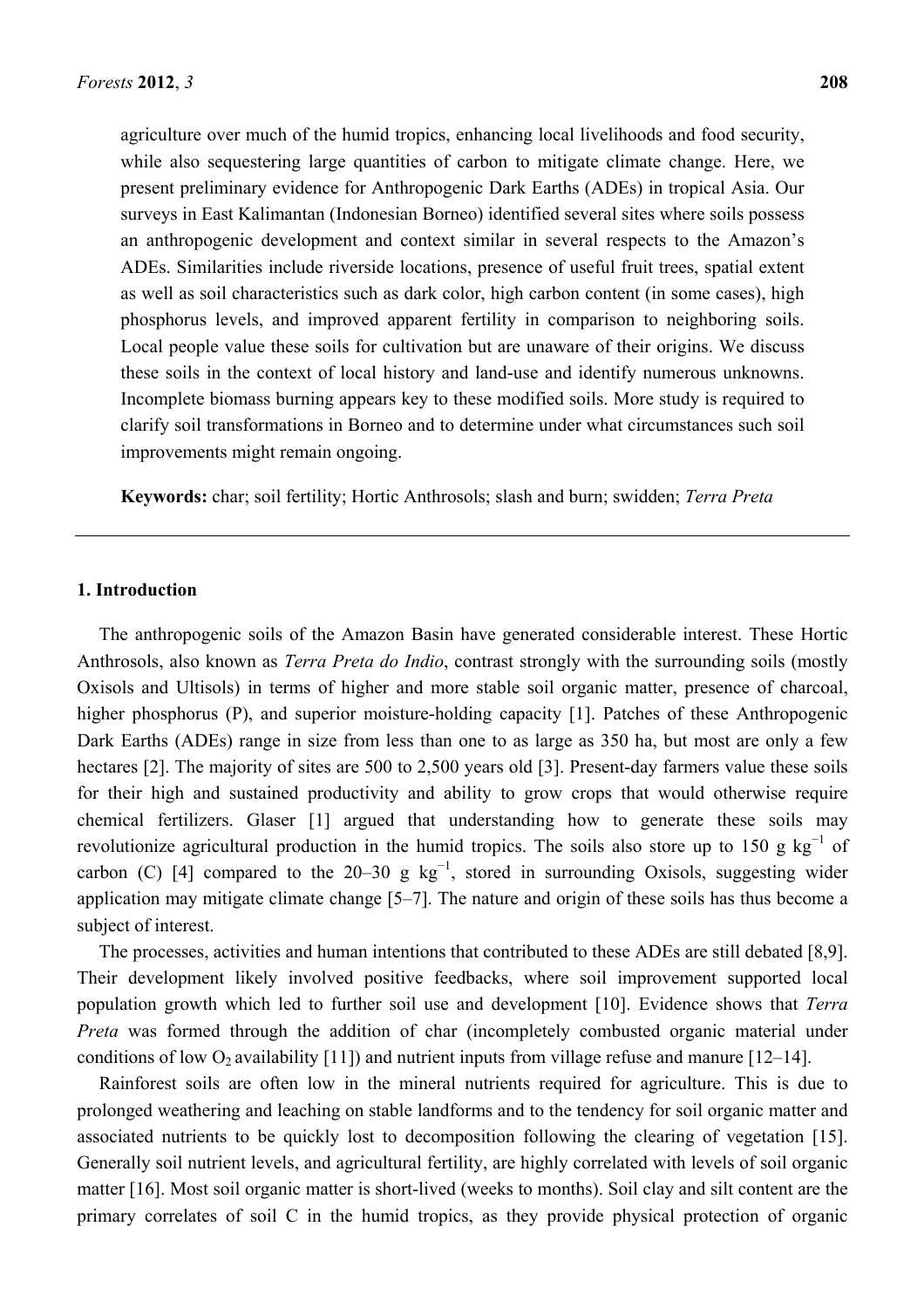compounds from microbial breakdown [17]. By contrast char is long-lived, and independent of soil texture, due to its recalcitrance to microbial decomposition. Typical half-lives are in the order of thousands of years [18]. Char contains large numbers of carboxylic and phenolic groups, which underlies the high cation exchange capacity (CEC) and nutrient retention capacity found in many anthropogenic soils [11,19]. *Terra Preta* has markedly higher levels of soil organic matter than the surrounding soils. Most is in the form of char.

Swidden farming, or the use of fire to convert vegetative biomass into nutrients, can result in either "slash-and-burn" (generating ash, rather than char, having ephemeral effects and leading to shifting cultivation with long fallows) or "slash-and-char" (generating char, having persistent effects and allowing the transformation towards permanent agriculture or short-term fallows) [20]. Slash-and-char produces more recalcitrant C. Other smoldering fires also produce char (such as cooking fires and fires to chase insects away). The resulting stable organic matter affects the soil's nutrient and water-holding capacity, structure and pH buffering and provides a useful index of fertility [16].

Kämpf *et al.* [21] proposed criteria for the identification of Amazonian Dark Earths. These include a thickness of 20 cm or more overlying an Oxisol or Ultisol (this being evidence for accumulation of earth material); the presence of artifacts, shells and aquatic organisms or other cultural material; levels of elemental P ≥ 65 mg kg<sup>-1</sup> (Mehlich-1, an assay method widely used in Brazil), charcoal ≥ 10 g kg<sup>-1</sup> (in the top soil to 40 or 60 cm depth); a humic-to-fulvic acid (HA/FA) ratio larger than two; and clear spatial association with prior human activities. For cases where available P (Mehlich-1) do not reach 65 mg kg<sup>−</sup><sup>1</sup> due to recent crop production and depletion of that pool Kämpf *et al.* [21] suggest an additional criterion of 200 mg  $kg^{-1}$  of total soil P. Other features that tend to set ADEs apart from surrounding soils include higher total nitrogen (N) content (the high C:N ratio of these soils can nonetheless result in lower N availability than in surrounding soils), higher soil pH (associated with ash and inputs of shells and bones), higher CEC (associated with the high HA/FA ratio) and base saturation, coarser texture, and lower exchangeable aluminum (due to higher pH). In the Amazon, forested *Terra Preta* locations also support above average densities of fruit trees, palms and other useful plants [22]. High levels of P in ADEs are of interest given the low levels found in most lowland tropical soils and the constraint these pose to plant growth [23,24]. Phosphorus is usually the key nutrient limiting agricultural productivity in the lowland tropics [25]. Very high P levels are often an indicator of human settlement due to long-term additions of P rich organic material [26].

Aside from prolonged human presence, details of the processes that led to ADEs remain poorly understood. The processes leading to *Terra Preta* and the associated intensity of agriculture (e.g., long *vs.* short-fallow rotations, or permanent fields) are the subject of debate. Processing of soils by earthworms and other soil organisms is believed to play a role by helping to stabilize the organic matter from char [27–29]. Conventional thinking states that *Terra Preta* cannot result from long-fallow shifting cultivation after slash-and-burn, as most biomass is transformed to ash rather than longer-lived char, and relatively ephemeral nutrient increases.

The study of anthropogenic soils in the tropics has focused on the Amazon Basin. Soils similar to ADEs have been described elsewhere in the neotropics [30] as well as in southern and western Africa [31,32]. However, to date, comparable evaluations in tropical Asia are absent. This paper presents findings from an exploratory search for ADEs in Malinau District, Kalimantan (Indonesian Borneo) and places these in the context of what we know and can surmise about land-use history.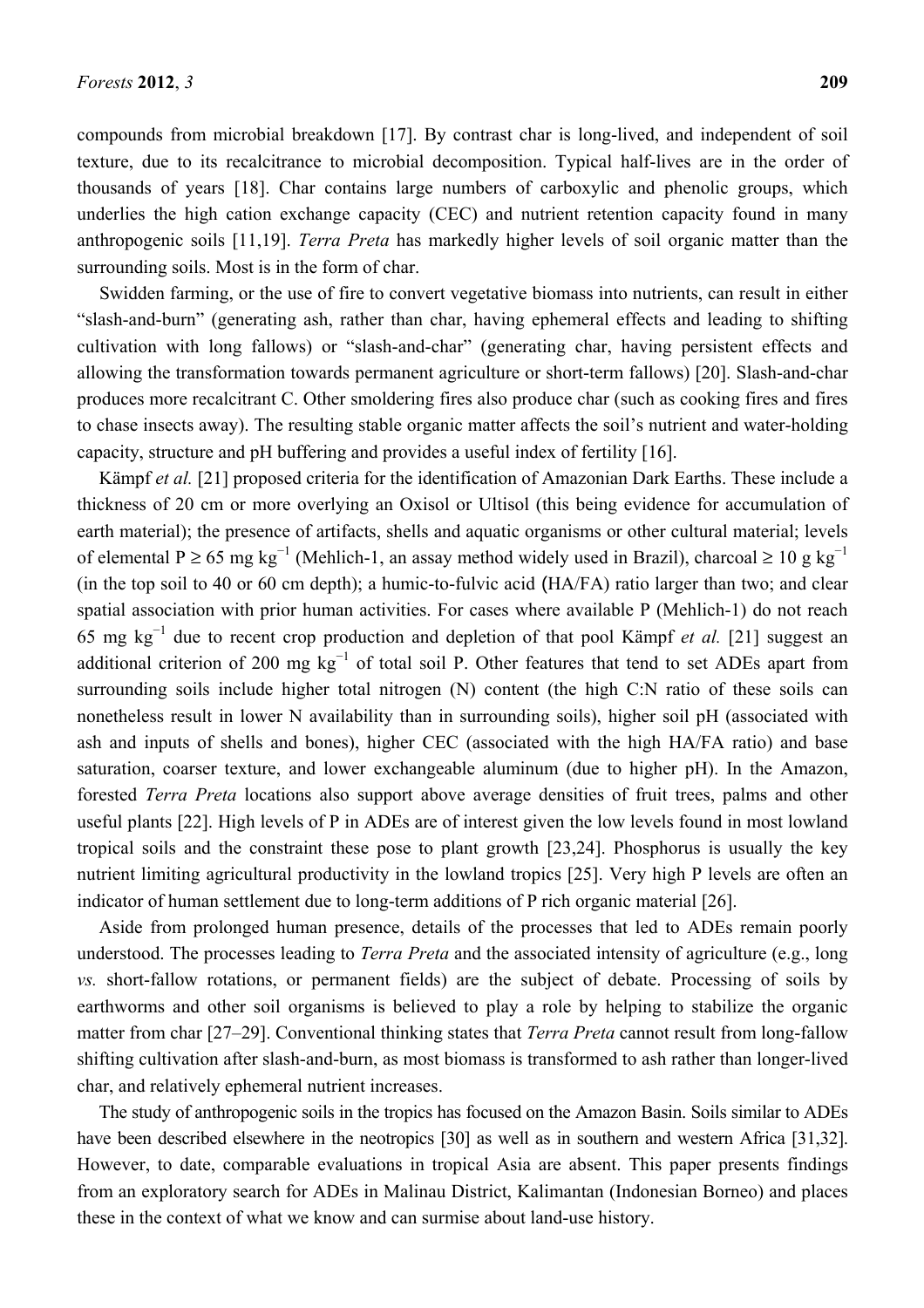We use the rest of section 1 to summarize key aspects of land-use history in the interior of Borneo. In section 2 we present our results, discuss evidence for ADEs and evaluate the circumstances that could have led to their formation. In section 3 we provide a more detailed overview of the research site and our methods. We summarize our main conclusions in section 4.

#### *People and Cultivation in the Interior of Borneo*

Modern humans have been present in Borneo for over 50,000 years [33] and in East Kalimantan for over 10,000 years [34–36]. The earliest evidence of rice consumption in Borneo dates to *c.* 4500 BP [37], though rice phytoliths dating before 7000 BP have been reported from Sarawak [33]. Regular clearing of significant areas of forests as a land-use system is unlikely to predate the advent of iron tools [38]. Suitable technologies likely reached Borneo's coasts around 2000 BP but made slow and uneven progress into the interior [39,40]. While 19th century European explorers to Borneo's interior predominantly found rice cultivators using iron tools, stone tools remained in use in some communities until the mid-20th century [41–44].

Pre-iron forest clearance would likely have focused on small scale cultivation of root and tuber crops [33,45,46]. Some modern groups still rely on a mix of rice and tubers [47,48]. Only among certain iron possessing groups was swidden rice cultivation extensively developed, contributing to these groups' demographic, cultural and military prominence. These groups expanded their influence, conquering, assimilating, replacing and influencing others [46,49–51]. During the last millennium a number of these swidden rice farming groups (including Kenyah, Kayan and, in our field area, the Merap) expanded into the interior of northern East Borneo [52]. The resulting settlements included hundreds to thousands of inhabitants and were organized to defend their territories, especially the limited land suitable for cultivation [53].

All Malinau's ethnic groups have been mobile—fleeing from wars, persecution and disease, or invading, or invited as part of new alliances [49,53–55]. Most Malinau communities (though not all of the Merap) say that they came from other watersheds within the last two centuries (various pers. comm. by community members to DS and IB). Other ethnic groups such as the Bulusu (or Berusu), were driven away [53]. Other evidence, such as the genetics of local rice cultivars, also indicates considerable migration and mixing in recent times [56].

Ethnographic accounts suggest that settlements in Malinau were traditionally located in strategic sites for protection against inter-tribal warfare and head-hunting raids [53] and leading to locations comparable to Denevan's "bluff model" for pre-Colombian Amazonian settlements [57]. Villages relocated within their territory four or more times each century when there was a shortage of good farm land nearby. Catastrophes (floods, epidemics) and inter-tribal warfare, also led to frequent village relocation and to a relatively dynamic history of settlement in the region [53]. Ethno-historical accounts suggest that all contemporary communities have relocated their settlements many times in the last two centuries [58]. Since the early 20th century inter-tribal warfare ceased and communities have settled in accessible riverside locations [53].

Old village sites continue to be visited due to their high density of native fruit trees [59]. As the Malinau River possesses few riverside locations suited to settlement, most such sites were used at some point in the last half century (IB and DS unpublished interviews).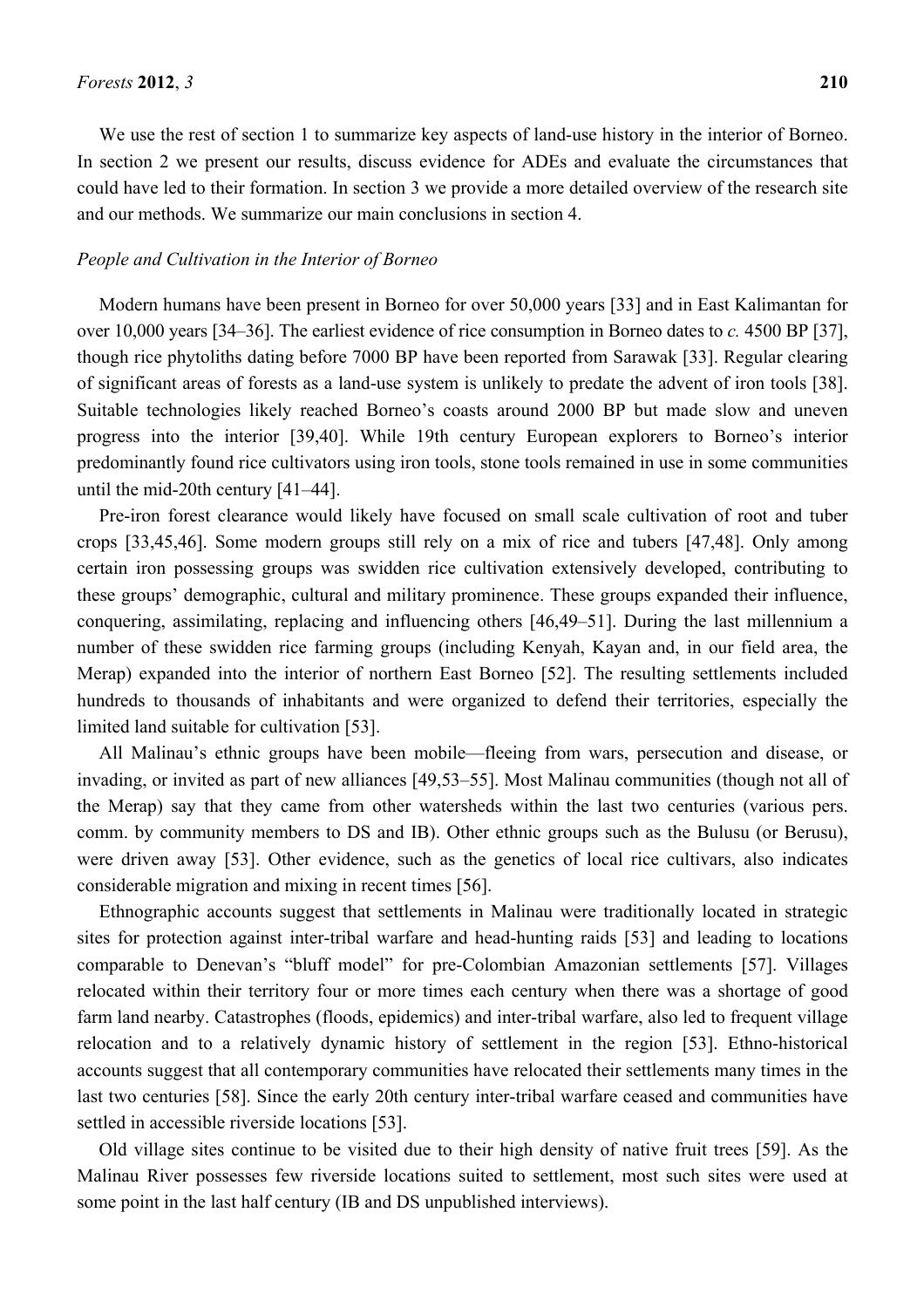Swidden rice farming groups are not the only inhabitants. Much of the forested interior is unsuited to agriculture and remains the domain of sparsely distributed nomadic hunter-gatherers known as "Punan" [60]. The Punan often formed close associations with cultivators such as the Merap, who found the Punan useful as a means to exploit and guard resources in their territory [60]. While the Punan had been familiar with agriculture for centuries, and often encouraged fruit trees around their camps, few developed significant gardens until the last three decades when the government encouraged them to settle [47].

#### **2. Results and Discussion**

#### *2.1. Results of the First Survey*

Oxisols were found at 145 sites, Ultisols at 24, while Entisols, Alfisols and Inceptisols were observed at 13, 10 and 8 sites, respectively. We found no Andisols. Seventeen sites showed poor drainage and associated high levels of C (and are excluded when analyses refer to "dryland"). In the remaining 183 sites, soil nutrient levels were consistently very low, with low pH, limited CEC, low organic C, P, and base saturation. Soils showed marked acidity. Half of the forest locations had a pHwater lower than 4.4. Ratios of Calcium (Ca) to Aluminum (Al)  $(i.e., Ca^{2+}/Al^{3+})$  were low, with median values of 0.15; 0.09; 0.23 for the Oxisols, Ultisols, and Inceptisols respectively, suggesting possible aluminum (Al) toxicity [61]. The best soils, in terms of nutrients required for plant growth, occurred on flood plain sites and in swampy areas. These soils were often visibly darker and richer in organic matter. Both Merap and Punan expressed a preference for these dark soils for agriculture compared to the more common red and yellow soils.

Local informants had a rich vocabulary and understanding of soil properties and agricultural potential. As might be expected from their contrasting agricultural and hunter-gatherer cultures, the Merap had a richer vocabulary and conceptual framework for describing soils than the Punan. The Merap used 20 terms to describe 79 plots, while the Punan used 14 terms to describe 84 plots (other plots were excluded as Kenyah and Putuk language terms were used, for a more detailed account of local soil terminology and criteria according to Malinau's Merap and Punan people see [62]). All seven communities considered black or dark soils (*tiem* in Merap, *punyuh* in Punan) the best for agriculture, even though these soils were rare and localized. In our initial survey 43 out of 200 sites were identified by local residents as such "black soil(s)". Of these, seven were on poorly drained sites.

Relative levels of soil C in the dryland sites were well predicted by soil texture (Pearson's coefficient =  $0.407$ , n = 183, p < 0.001) but were lower than expected (mean =  $0.57\%$  suggesting that topsoils in Malinau on average have lower soil C after correction for texture, than the soils in Sumatra where the equations were calibrated). There is no marked difference between forest and other land-use types, or between dark and non-dark soils (see Figure 1).

Black soils made up 36 of 183 (19%) of the dryland sites (Table 1). Black soil sites were commonly associated with human modified sites and comparatively scarce in old-growth forest sites (a null assumption that these frequencies are equal gives a  $\chi^2$  = 4.72, *p* = 0.030). Among the old village sites nearly half were black soils (the likelihood that this is the same proportion as for forest sites,  $\chi^2$  = 10.65, *p* = 0.0011).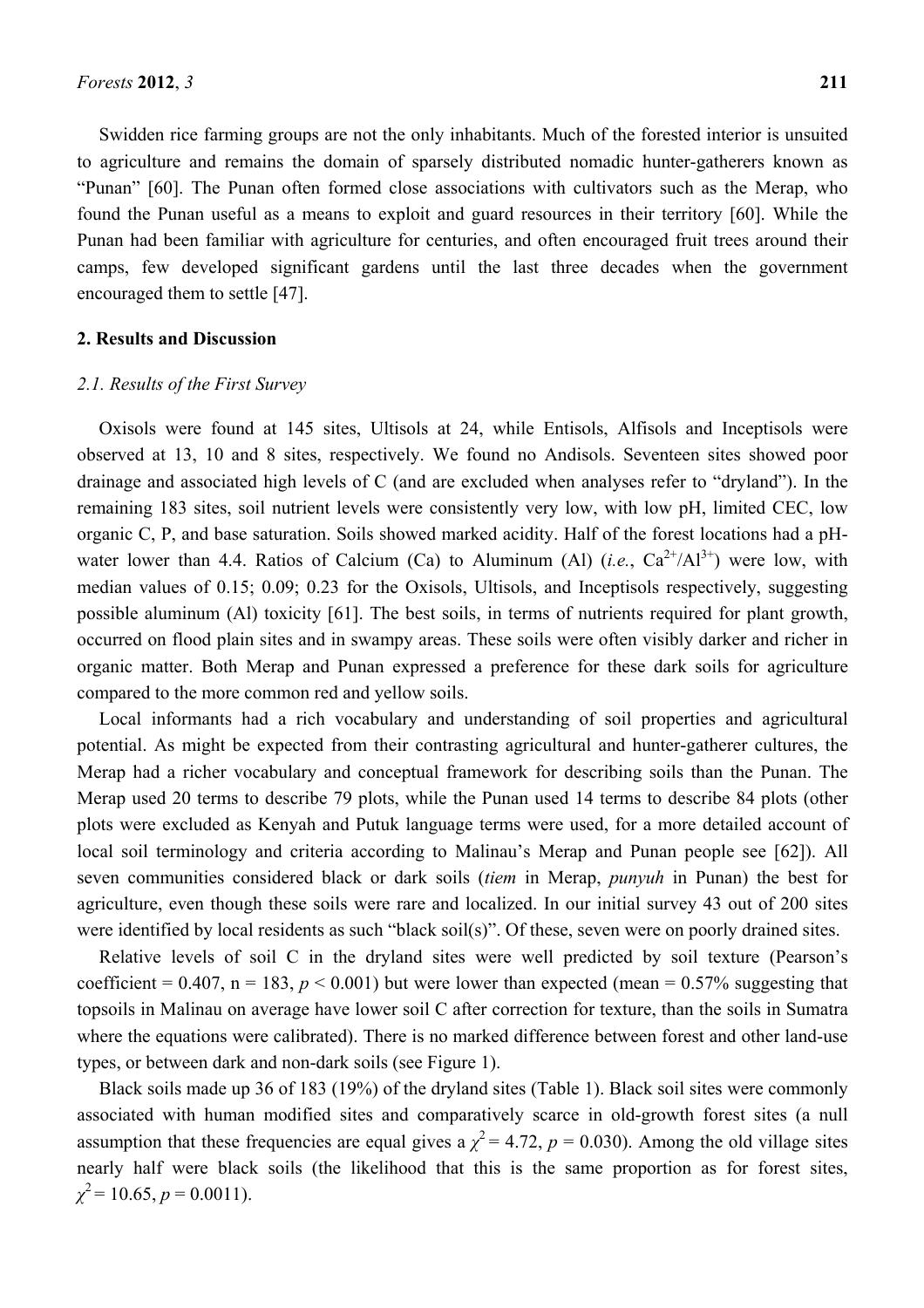Figure 1. Predicted versus measured percent carbon in the soil profile  $(0-20 \text{ cm depth})$ using the function developed in relatively similar conditions in Sumatra [17] based on soil texture and other factors applied to 183 well drained sites assessed in Malinau, Kalimantan (first survey). Symbols distinguish natural old-growth forest from other (human modified) sites, and those with black (*i.e.*, dark soils) from the rest. The two sites with notably high P are individually marked.



Two soils possessed high P (Table 1). Both were from relatively flat riverside locations and both surpassed the criterion of ≥65 mg  $kg^{-1}$  elemental P for ADEs in the Amazon [21]. [Note that Kämpf *et al.* [21] used Mehlich-1 (a standard approach in Brazil), whereas we used Bray-1 (the standard approach in Indonesia where Mehlich-1 is not used) for P assessment. These methods give similar but not equivalent results. One study in an Amazonian oxisol suggests that Bray-1 can yield slightly higher estimates than Mehlich-1[63]. Because both soils had much higher P-levels than mentioned by Kämpf *et al.* [21], we suggest they fit with the criterion of anthrosols]. One site in the territory of Gong Solok village (P concentration = 92.4 mg kg<sup>-1</sup> at 0–20 cm) was under a fruit tree garden and recognized as "tana tiem" or "black soil" in Merap. The other old village site in the territory of Laban Nyarit village  $(P = 206.1 \text{ mg kg}^{-1}$  at 0–20 cm), was also in a fruit garden and included both black and non-black soils, and was called "tano bulah" or "mixed soil" in Punan. The Laban Nyarit site possessed higher P-levels at 20–40 cm (418.7 mg  $kg^{-1}$ ), suggesting ancient P-enrichment, while the Gong Solok site has lower deep P and is likely less ancient (P = 59.8 mg kg<sup>-1</sup> at 20–40 cm). Selecting seven other sites in similar riverside settings judged at roughly similar likelihood of flooding (at least 10 m but not more than 50 m from any river and all on level ground a few meters above river levels) revealed much lower levels of available P (mean 8.1 mg kg<sup>-1</sup> at 0–20 cm), not different from the non-black soils. These localized black soils cannot be classified as Hortic Anthrosols as they lack the obvious hortic, irragric, plaggic or terric horizons required by the WRB soil classification system [64]. It remains striking, though, that farmers classify and value these black soils, even though our soil chemical analysis did not indicate any special properties.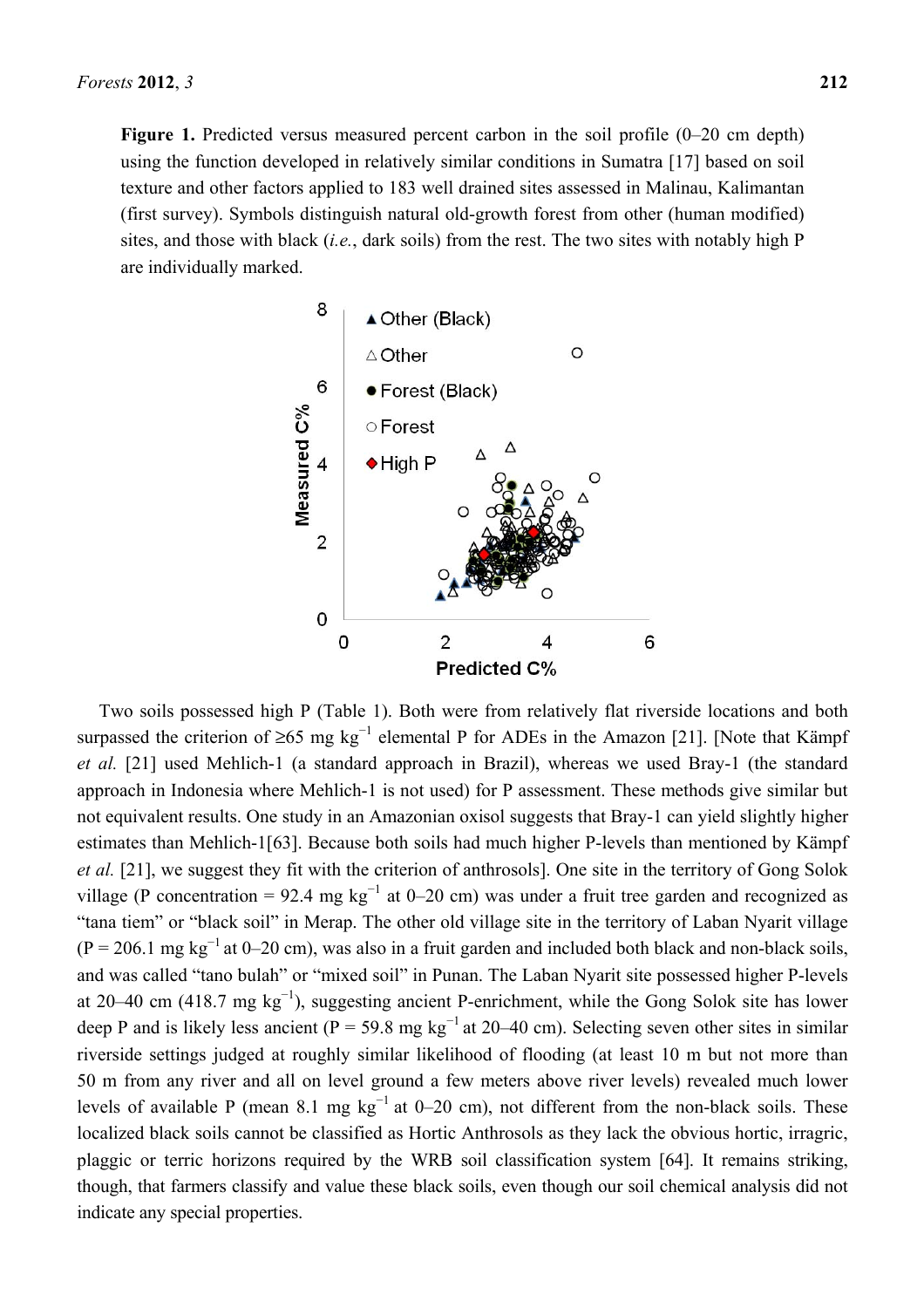Carbon levels and texture (clay and sand) of black soils were not significantly different from those of the other soils. The two sites with high P levels also did not show elevated levels of organic matter. Charred material was uncommon in the soil profiles. Char was seen in only 12 soil samples only four of which were black soils. The recognizable char observed in these profiles comprised small crumb-like grains and particles occasionally reaching 10 mm in diameter. These appeared to be charred wood. Some pieces were soft and brittle, while others were hard, and all shed black-dust. Char was observed in both fruit orchards with high P (Gong Solok and Laban Nyarit). All three primary forest sites that showed char were on hills near Long-Jalan—but none appeared to be black soils. Although char levels were not quantified, observations that neither C levels nor CEC were elevated in the two high P fruit orchard sites suggest only limited char deposition. Calcium levels were also not elevated in either site (Table 1).

|                                       | Forest       |       | Old village  |       | Agricultural   |       | <b>Fallow</b> |       |
|---------------------------------------|--------------|-------|--------------|-------|----------------|-------|---------------|-------|
|                                       | <b>Black</b> | Other | <b>Black</b> | Other | <b>Black</b>   | Other | <b>Black</b>  | Other |
| $N =$                                 | 12           | 92    | 9            | 8     | $\overline{7}$ | 13    | 8             | 34    |
| Sand $\%$ (0-20 cm)                   | 30           | 25.5  | 29           | 40.5  | 27             | 15    | 11.5          | 25    |
| Max                                   | 46           | 89    | 69           | 75    | 59             | 45    | 47            | 55    |
| Clay % (0-20 cm)                      | 31.5         | 35.5  | 25           | 25    | 34             | 30    | 33            | 34    |
| Max                                   | 48           | 65    | 38           | 34    | 42             | 47    | 79            | 54    |
| pH $H_2O$ (0-20 cm)                   | 4.2          | 4.4   | 4.9          | 4.8   | 5.4            | 4.8   | 5.1           | 4.5   |
| Max                                   | 6.0          | 5.2   | 6.2          | 5.7   | 5.9            | 5.8   | 6.0           | 5.6   |
| C % $(0-20 \text{ cm})$               | 1.6          | 1.9   | 1.6          | 1.6   | 1.5            | 2.2   | 2.2           | 1.9   |
| Max                                   | 3.0          | 6.9   | 2.0          | 2.8   | 2.6            | 3.4   | 3.5           | 4.3   |
| C % $(20-40 \text{ cm})$              | 0.9          | 1.0   | 0.7          | 0.9   | 0.8            | 1.1   | 1.1           | 0.9   |
| Max                                   | 3.1          | 4.6   | 1.3          | 2.4   | 1.2            | 2.9   | 2.5           | 1.6   |
| *P mg $kg^{-1}$ (0–20 cm)             | 2.0          | 2.7   | 4.8          | 3.9   | 3.2            | 1.9   | 3.5           | 2.6   |
| Max                                   | 9.7          | 20.0  | 31.6         | 8.0   | 92.4           | 5.0   | 206.1         | 26.8  |
| *P mg $\text{kg}^{-1}$ (20–40 cm)     | 2.4          | 1.8   | 2.4          | 2.5   | 1.8            | 1.5   | 1.7           | 1.8   |
| Max                                   | 10.1         | 11.5  | 29.5         | 11.2  | 59.8           | 8.1   | 418.8         | 5.1   |
| $Ca^{2+}$                             |              |       |              |       |                |       |               |       |
| $mMole/100 g (0-20 cm)$               | 0.3          | 0.5   | 7.1          | 3.0   | 4.6            | 7.5   | 3.2           | 1.1   |
| Max                                   | 13.2         | 14.8  | 11.6         | 13.1  | 13.7           | 16.4  | 17.1          | 15.2  |
| $Ca^{2+}$                             |              |       |              |       |                |       |               |       |
| mMol <sub>e</sub> /100 g (20–40 cm)   | 0.4          | 0.5   | 3.1          | 1.4   | 3.1            | 2.2   | 5.1           | 0.7   |
| Max                                   | 7.4          | 22.6  | 10.7         | 9.8   | 10.1           | 12.3  | 12.6          | 6.9   |
| <b>ECEC</b>                           |              |       |              |       |                |       |               |       |
| $mMol_e/100$ g (0-20 cm)              | 8.6          | 10.4  | 6.9          | 9.2   | 9.9            | 13.4  | 9.0           | 9.4   |
| Max                                   | 13.7         | 22.9  | 15.6         | 17.2  | 20.6           | 20.9  | 20.8          | 21.6  |
| Base Saturation % $(0-20 \text{ cm})$ | 9.5          | 14.0  | 83.0         | 69.0  | 77.0           | 78.0  | 48.5          | 24.0  |
| Max                                   | 100.0        | 100.0 | 100.0        | 100.0 | 100.0          | 100.0 | 100.0         | 96.0  |

**Table 1.** Median (and maximum) values for key soil parameters in Malinau.

\* From Bray I procedure, but expressed as mg P  $\text{kg}^{-1}$  (see methods).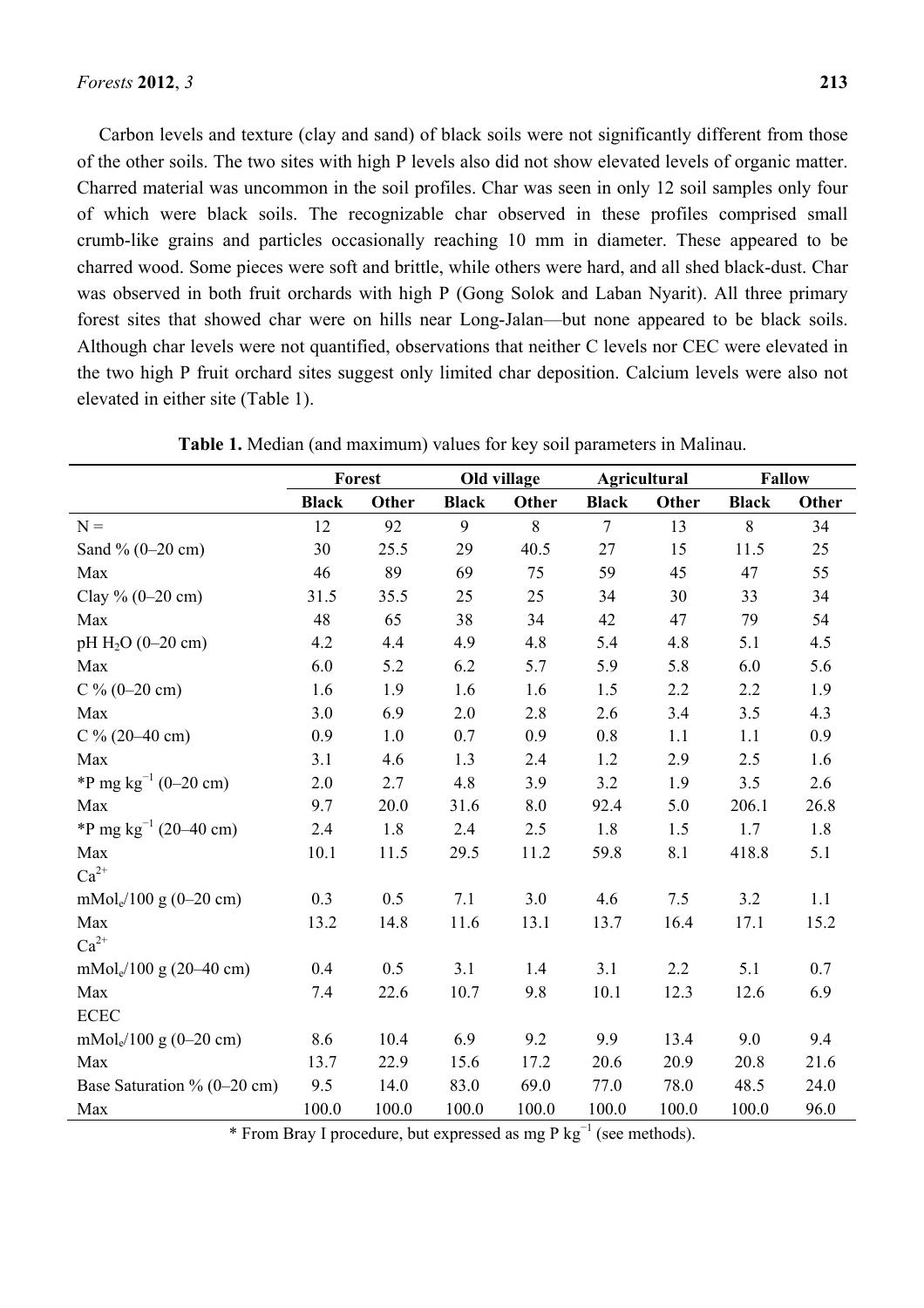#### *2.2. Results of the Second Survey*

samples for each site (black versus non-black).

With guidance from local respondents we selected three additional well-drained black soil sites in three communities (Table 2). Distance from the Malinau River ranged from 200 to 300 m and the three sites were not considered at risk of regular flooding. Observations of the profiles, sample locations and the wider vicinity indicated that local soils were neither Histosols nor Andisols. Each was under dryland rice cultivation at the time of sampling. All three sites, including the surroundings, had been cleared and burned in the previous 4 to 6 months, but ash was no longer visible on the soil surface. The Gong Solok site had been used as a trial coffee garden in 1981 before being converted to rice. The Lio Mutai and Long Jalan sites (far upriver—in areas traditionally used by both Punan and Merap) had been cultivated as dryland rice swidden fields in the past, but a full history was unavailable. Local people indicated that no chemical fertilizer had been used on these sites. We compared five paired soil

|                         | <b>Gong Solok</b>                     | Lio Mutai                                   | Long Jalan                 |
|-------------------------|---------------------------------------|---------------------------------------------|----------------------------|
| Ethnic group            | Merap                                 | Punan                                       | Punan                      |
| Alt $(m a.s.l.)$        | 85                                    | 142                                         | 252                        |
| Slope $(\%)$            | 8                                     | 40                                          | 27                         |
| Landform                | Footslope                             | Mid-slope                                   | Hilltop                    |
| Extent (soil)           | 5 ha                                  | 1 ha                                        | 2 ha                       |
| Current land use        | Swidden (mainly * hill rice)          | Swidden (mainly hill rice)                  | Swidden (mainly hill rice) |
| Recent land use history | Coffee and cocoa garden<br>until 1981 | Swidden (mainly hill rice)                  | Swidden (mainly hill rice) |
| Surrounding             | Rice fields, River                    | Rice Field, Forest, Logging<br>Trail, River | Forest, Village, River     |

**Table 2.** Site description of black soil areas in each village.

\* Areas generally include a number of other minor crops including maize, cassava, and green vegetables.

All three sites had somewhat elevated P levels (Table 3), although one site was below the 200 mg kg<sup>-1</sup> P criterion [21]. The black soils at two sites had significantly higher C levels (nearly an order of magnitude more abundant) than the surrounding soils. Soil C:P ratios were around 500–600 for black soils and around 150–200 for the adjacent soils in two sites, suggesting that the increased C levels were due to inputs with very high C:P ratios (e.g., wood). On the other hand soil C:P ratios were 100 in black soils in the third site (Gong Solok) and around 200 for the adjacent soil (see Table 3) suggesting input of P-rich materials (possibly guano, and see discussion below). In that site a major part of the P was associated with the Ca-P fraction, rather than as iron (Fe) and Al (hydr-)oxides as in the two other sites (Figure 2).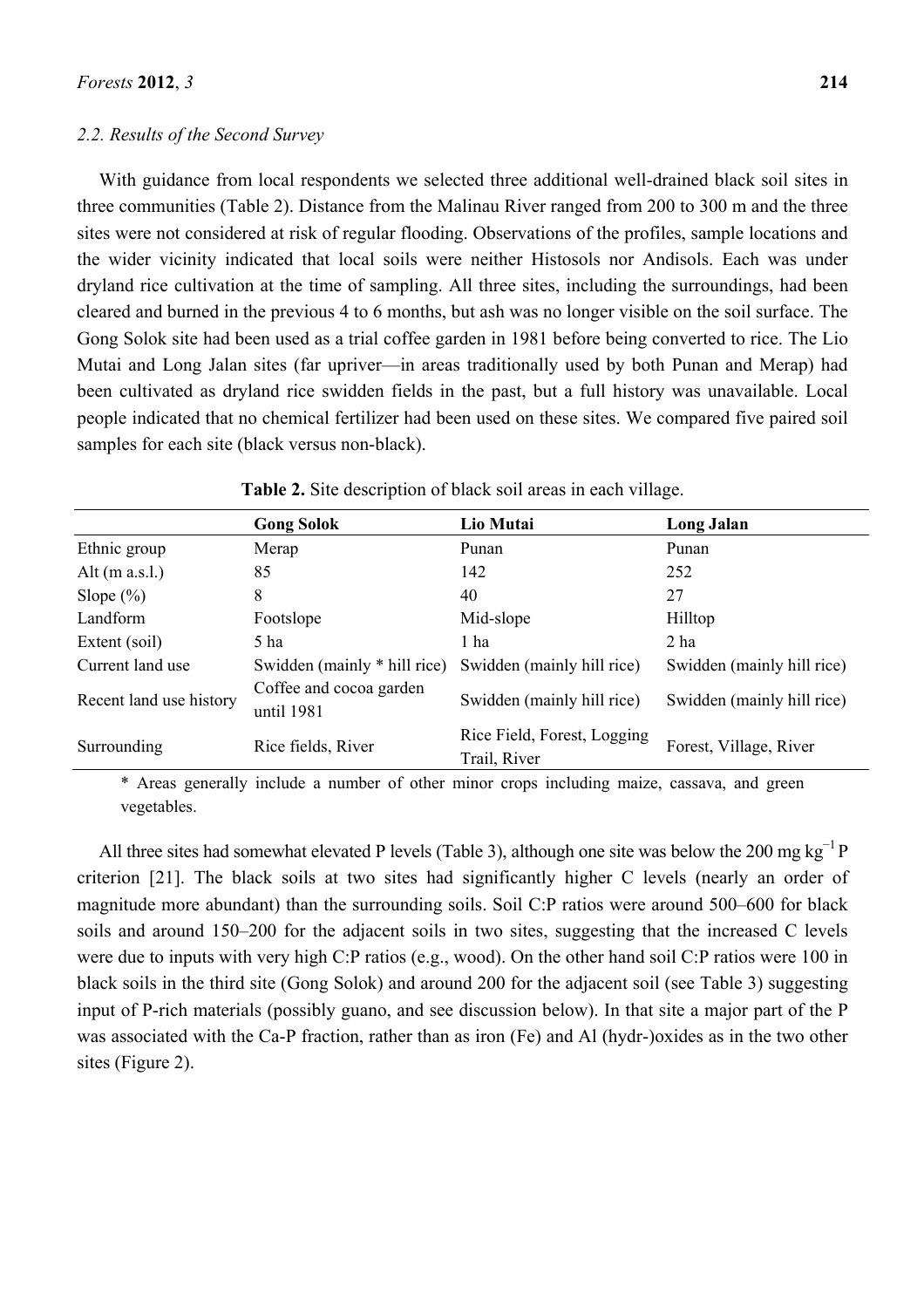| <b>Soil</b>       | C(%)           |       | Total P HCl 25%<br>extraction (mg $kg^{-1}$ ) |       | <b>Total P after</b><br>fractionation (mg $kg^{-1}$ ) |       |  |
|-------------------|----------------|-------|-----------------------------------------------|-------|-------------------------------------------------------|-------|--|
|                   | <b>Black</b>   | Other | <b>Black</b>                                  | Other | <b>Black</b>                                          | Other |  |
| Gong Solok, $n =$ | 5              | 5     | 5                                             | 5     | 5                                                     | 5     |  |
| Mean              | 2.50           | 2.24  | 243                                           | 114   | 249                                                   | 94    |  |
| Median            | 2.26           | 2.04  | 241                                           | 124   | 262                                                   | 95    |  |
| $Z, p =$          | $-0.73, 0.548$ |       | $-2.61, 0.008$                                |       | $-2.61, 0.008$                                        |       |  |
| Lio Mutai, $n =$  | 5              | 5     | 5                                             | 5     | 5                                                     | 5     |  |
| Mean              | 7.88           | 0.90  | 145                                           | 22    | 130                                                   | 64    |  |
| Median            | 7.22           | 1.00  | 145                                           | 21    | 117                                                   | 63    |  |
| $Z, p =$          | $-2.61, 0.008$ |       | $-2.61, 0.008$                                |       | $-2.61, 0.008$                                        |       |  |
| Long Jalan, $n =$ | 5              | 5     | 5                                             | 5     | 5                                                     | 5     |  |
| Mean              | 15.10          | 1.96  | 308                                           | 159   | 251                                                   | 101   |  |
| Median            | 16.31          | 1.92  | 313                                           | 150   | 256                                                   | 100   |  |
| $Z, p =$          | $-2.61, 0.008$ |       | $-2.61, 0.008$                                |       | $-2.61, 0.008$                                        |       |  |

**Table 3.** Percentage soil carbon and phosphorus from five replicates within and just outside three occurrences of fertile black soil, Mann-Whitney test statistic (Z) and one-sided *p* values.

**Figure 2.** Relation between organic carbon  $(C_{org}$ , %) and total phosphorus, as well as three other P fractions (Fe-P, Al-P, Ca/Mg-P).



#### *2.3. Evidence of Anthropogenic Dark Earths*

Our first survey indicated that most soils were Oxisols with low levels of organic matter and plant nutrients. According to local classifications around 20% of our dryland sites possessed black/dark soils, most of which appeared unexceptional. Nonetheless two had distinctly elevated P levels (with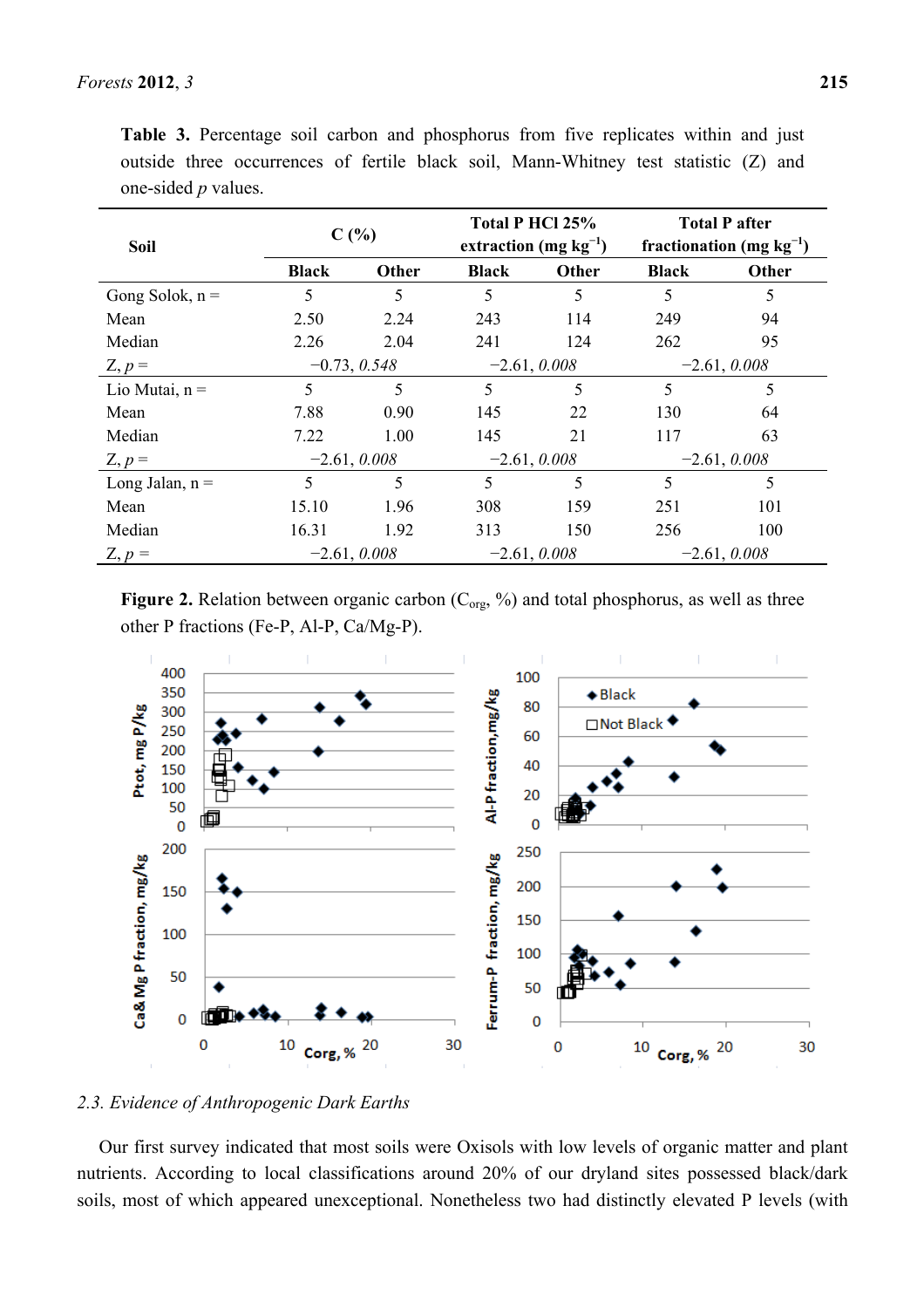unremarkable C levels). The second survey, which focused on three dark agriculturally productive sites, found that two possessed markedly higher P and C levels than surrounding soils.

Various characteristics of these four sites (two each from the first and second survey) are associated with ADEs: color, elevated levels of C and P, river-side locations, spatial extent, farmer-preferences and apparent extended human presence. Most strikingly, available soil P was substantially above the 65 mg  $kg^{-1}$  in the two sites from the first survey, and total soil P was about 200 mg  $kg^{-1}$  in the two sites from the second survey [21]. If these sites are anthropogenic should they also be considered as *Terra Preta*? We recognize several arguments against this:

*Terra Preta* soils possess significant charred organic matter. In our Borneo sites direct observations of char were limited—again, though this in itself is not conclusive, and further study is required [65].

*Terra Preta* sites are characterized by high HA:FA ratios and consequently high CEC. The two sites in our first survey did not have elevated CEC. Similarly *Terra Preta* sites have high levels of base cations and high base saturation. Again, this was not observed except in Gong Solok, with its high levels of calcium phosphates (Figure 2).

*Terra Preta*, like many Anthrosols [66], is characterized by high available (Mehlich-1, Bray-1) and total P, often in association with Ca, due to input from bones or guano. Two of our sites showed elevated available P (one also at depths below 20 cm, suggesting P enrichment took place a longer time ago), and two sites had total P consistent with the criterion of 200 mg kg<sup>-1</sup>. However, Kämpf *et al.* [21] used that criterion as a substitute only in cases where available P pool (was depleted by recent crop production. Sites in the second survey were only recently under intensive agriculture, so the application of that criterion (based on the consideration that P was only assessed that way) remains questionable. Classification of the black soils from the second survey as anthropogenic, though plausible, remains unproven.

*Terra Preta* soils are often associated with ceramics and other artifacts. Ceramics have not been found in our Malinau sites. This result is inconclusive due to the recognized differences in material cultures between regions. In contrast to Amazonia buried ceramics of any kind are, with specific exceptions, scarce precious imports in Malinau [67].

Sombroek (1966: 175) [68] proposed to subdivide the Amazonian Dark Earths into *Terra Preta* proper (black earth) and *Terra Mulata* (brown earth). *Terra Mulata* soils generally lack human artifacts and are of a lighter color. Others have expanded upon that distinction and suggested different origins for these soils—with *Terra Preta* being kitchen refuse "middens" and *Terra Mulata* being agricultural soils [69]. These distinctions remains somewhat theoretical as Amazonian Dark Earths reveal a continuum of intermediate forms [70]. Malinau's soils cannot (yet) be accommodated in these schemes—more important for now are their origins.

#### *2.4. Origins*

 Contemporary farmers seek out dark soils [62]. The fact that eight of 17 samples from abandoned villages assessed during our first survey were black soils also indicates some relationship with human settlements.

While sustained human presence and cultivation were previously considered as prerequisites for the generation of ADEs, evidence from southern Africa and temperate Australia indicates that even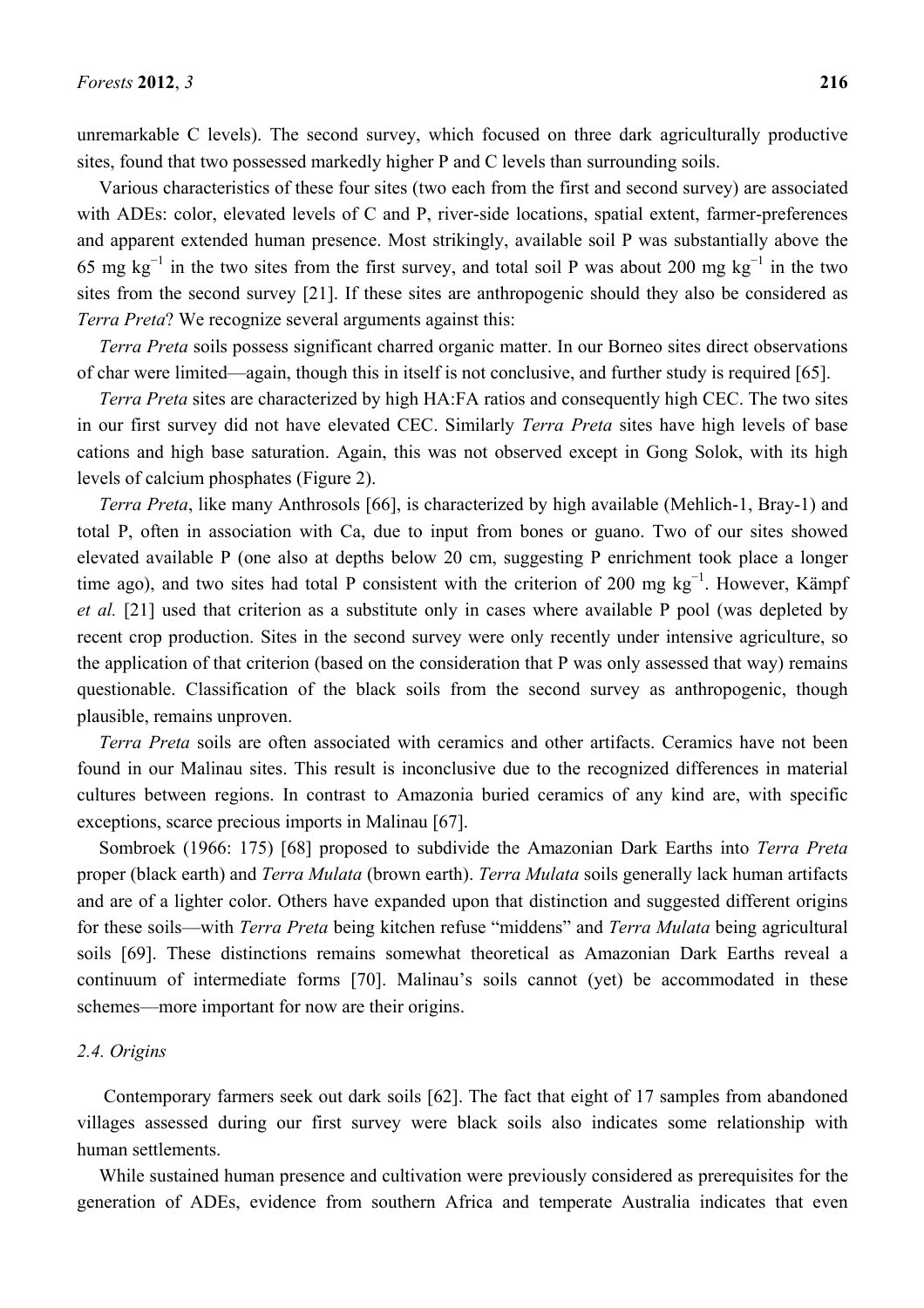non-agricultural aboriginal peoples can create such soils [31,71]. We require an open minded examination of soil formation processes and outcomes.

We are not in a position to judge the degree to which our P rich Borneo soils are a result of simple agricultural practices or other aspects of human presence (e.g., depositional processes associated with middens) or both. The variation in soil chemical signatures suggests mixed histories of agricultural production and settlement, and a possible continuum between slash-and-burn and slash-and-char practices. For the agricultural sites, rather than an absolute contrast between the char and burn practices, we speculate that practices have resulted in partial burns that added both ash and char to soils (see the woody debris in Figures 3). Thus repeated burning of fallows generates darker soils with enhanced fertility and production. Such sites could contribute to more sedentary life styles. Soil heating, such as occurs with burning, can bring about other soil changes that remain incompletely understood [25,72]. In any case manure and other waste inputs would add P. Manure's low N:P ratio allows accumulation of P. Such practices may have occurred in the past, as evidenced by the very high P levels in the 20–40 cm soil layer at one site in Laban Nyarit, and may still be occurring. An alternative and not necessarily exclusive hypothesis, particularly for sites high in both P and Ca, is that they result from human settlements.

**Figure 3.** Swidden farmers prepare a recently burned field cleared from secondary forest for planting with hill rice seed [73].



The occurrence of dark soils on steep slopes (the Lio Mutai and Long Jalan sites in our second survey) is notable. This is unlike anything reported from the Amazon region and may relate to the presence of hill-top settlements in the past—though this requires investigation. None of the soils in the first or second survey were Histosols or Andisols—this makes it less plausible that high P or organic matter might have a natural origin.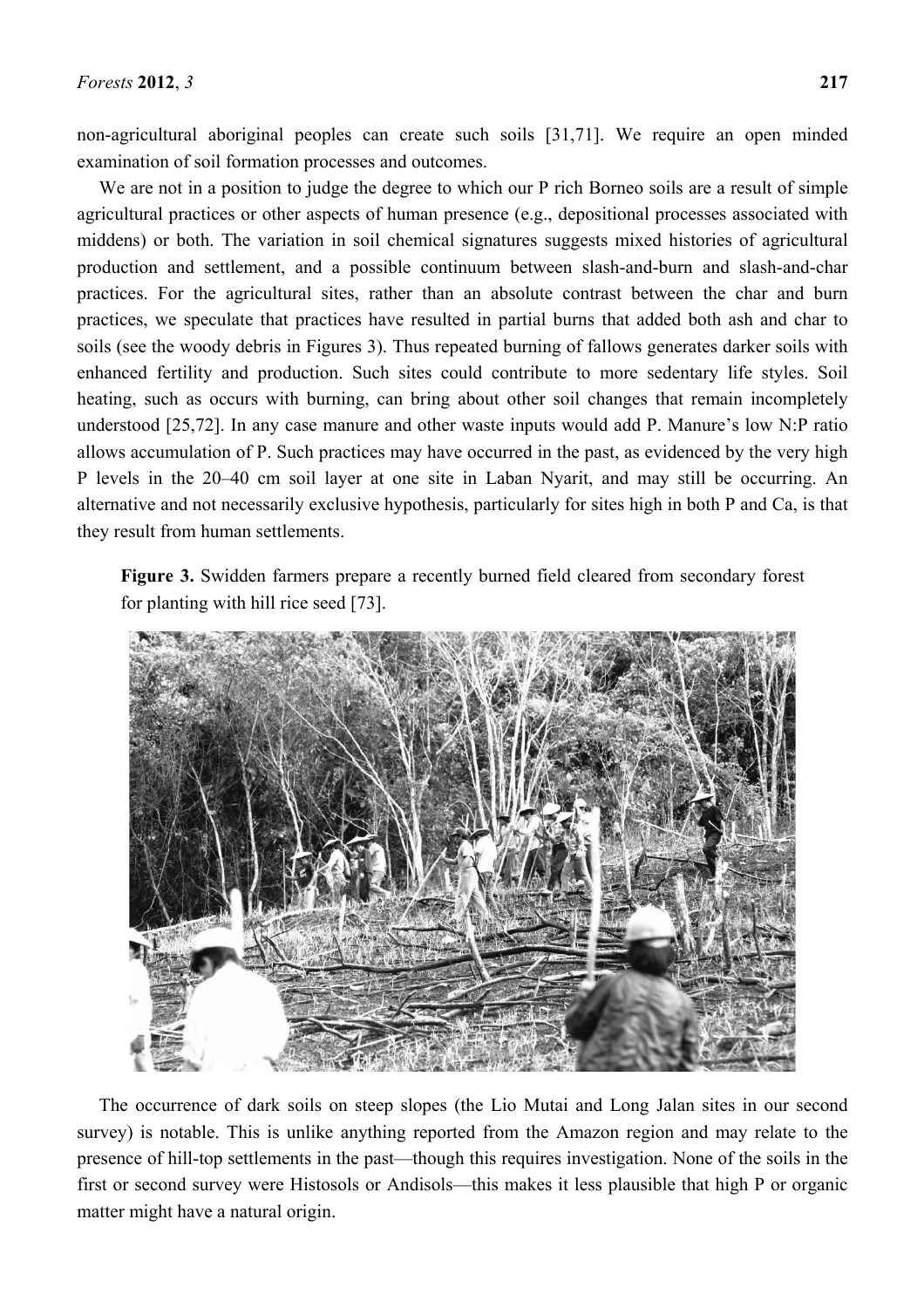We do not believe natural factors explain Malinau's P rich black soils. Similar to *Terra Preta,*  natural explanations for such soils have been proposed that suggest that people preferentially settled at such sites rather than improved them (Katzer, 1903: 68) [74]. Carbon rich peat soils do not currently occur in the Malinau Valley. Peats are generally low in mineral nutrients, do not form or persist in well-drained locations, and they decompose (and burn) when subjected to drainage, cultivation and fire [75,76]. Swampy organic-carbon rich sites may have been drained by shifting river courses or the geological warping and up-thrust that have occurred across the region [77] but we would not expect such organic matter to persist in aerated and drained soils under cultivation. We also excluded sites with poor drainage from our evaluation of C-rich or P-rich soils. We therefore reject explanations that such soils are natural rather than human-made. For similar reasons we consider it unlikely that organic matter has been carried from poorly drained areas and applied to the fields: such material would have low persistence, would not explain the chemical attributes (P enrichment), and would require labor inputs we judge unlikely, especially given the lack of such practices in the region, though such practices in the past cannot be excluded.

Naturally occurring vegetation fires are unlikely to be localised to restricted riverside sites. We conclude that if burning has played a role in generating these soils it is predominantly human in origin. It is worth noting that, according to our data, land use has had little obvious impact on organic carbon  $(C<sub>org</sub>)$  [78]. If farmers select sites with higher  $C<sub>org</sub>$  this may somewhat balance any reduction caused by forest conversion but there is also a possibility that, as seen in anthropogenic soils elsewhere, such effects may not always be negative.

We can speculate on the factors leading to specific soils. Some sites with increased P-levels also had high C suggesting the addition of organic material. Wood addition would have resulted, at least initially, in a very high C:P ratio, and in two sites the black soils had a C:P ratio that was around three times as high as the adjacent soils. In contrast, the black soils at the third site (Gong Solok) had a C:P ratio that was lower than that of the adjacent soil, suggesting addition of P-rich material. Refuse from a settlement would be one possible explanation. There are caves in the wider area making guano another possibility that could also explain the high levels of Ca in this soil (Table 2). In the first survey, the high P-levels in two sites suggest other origins, as they were not accompanied by higher C or Ca levels.

High P can occur in locations possessing an underlying phosphate-rich geology, but none of our observations suggest such an origin. There are no active volcanoes in Borneo [79] and several of our sites are on raised ground. Work on repeated swidden cycles elsewhere in Kalimantan indicates that under some circumstances, P availability increases, presumably related to deep rooting of the fallow vegetation and increased storage in organic matter [25], but such increases are far less than in the two soils of the first survey. The likely explanation is that the P results directly from human activity.

Whatever the sources of nutrients, there are potentials for feedback loops. Farmers in Malinau select cultivation sites based on soil color, surrounding vegetation, and "soil stickiness" [62]. Soils that are favored and further cultivated may improve over time if conditions are right and char accumulates. Furthermore, once a site has been cleared for cultivation it is more likely to be cleared and cultivated again. Clearing of fallows requires less labor than the clearing of intact rain forest (likely even more critical prior to iron-tools) and working close to settlements was safer in the days of inter-villages warfare [80].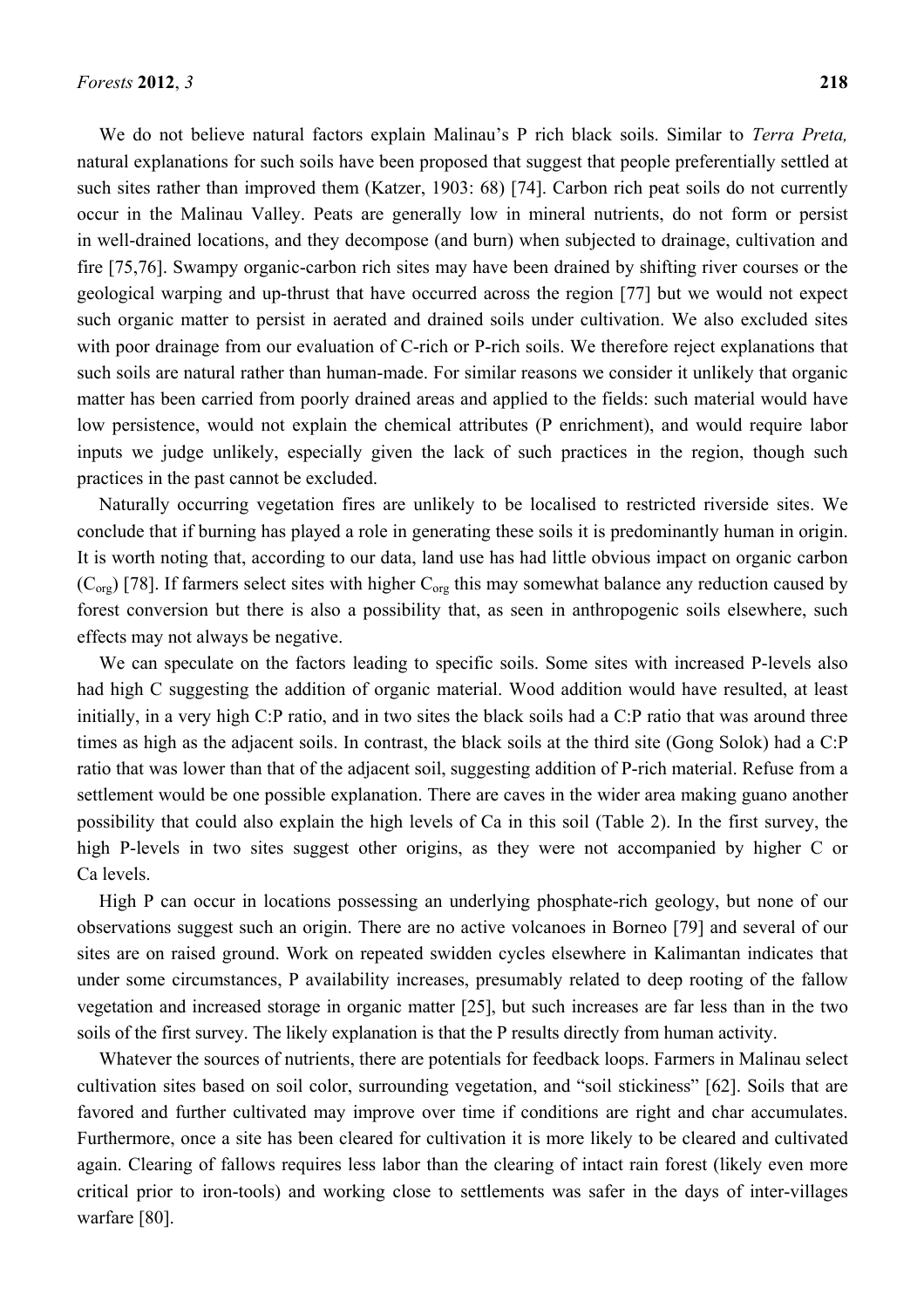#### *2.5. Who Generated These Soils?*

Local people in Malinau, as in the Amazon, are unaware of how locally valued anthropogenic soils have formed. Though Borneo never suffered the catastrophic depopulation and cultural loss that occurred following European contact in the Americas, local continuity is lacking in Malinau. Largescale population movements, limited archaeological information and changing land-use practices limit our ability to describe local cultural histories in any detail.

Modern evidence of former human presence is seen in the fruiting and other useful trees in both the Amazon and in Malinau [22,54]. In Malinau, groves of fruit trees are found associated with abandoned village and camp sites often on ridges or mountain saddles inland from the main rivers. These sites are estimated to be as old as 250 years, a result consistent with oral histories and genealogical data, though the age of the trees themselves have yet to be determined. There are also old trees in and around extant villages and regular forest camps used for hunting and gathering trips, which indicate an extended human presence of at least a century and perhaps longer [54]. In any case, we are confident that farming people, though not necessarily rice farmers, have lived in Malinau for several centuries [51].

Our headwater soil sites are especially interesting due to their hill-slope locations. The short history of Punan cultivation makes it very unlikely that they are responsible if cultivation is the cause. More likely would be peoples whose lifestyles are more clearly determined by warfare and localized cultivation. While most Punan now farm to some degree, until recent decades most lived as hunter-gatherers, also trading forest products for rice and other goods. The limited soil-centered vocabulary of the Punan when compared to the Merap reflects their relative inexperience with agriculture. Merap judgments of soil properties are substantially closer to laboratory based measurements than those of the Punan [62]. The historical role of the Merap or other such farming peoples in these sites requires further exploration.

Could these soils result from some other practices? We know that Punan have maintained extensive *Imperata* grasslands by regular burning elsewhere in the region [54] but such practices seem unlikely to have contributed to localized P rich riverside black soils where such grasslands are absent. The ovens associated with Dark Earths in Australia resulted in a specific pattern of localized mounds and soil changes [71] that seem inapplicable in the Malinau context. Some combination of land preparation, cultivation, and waste disposal, whether intended or inadvertent, seems the most likely explanation for the Dark Earths in our Malinau sites.

Are Malinau's dark anthropogenic soils relics as in the Amazon or are they still being created? Given how villagers clear, burn and char woody vegetation while preparing their gardens, and live nearby for years at a time, soil improvement and enrichment may be ongoing. Soils may be in various stages of transformation.

#### **3. Experimental Section**

### *3.1. Site and Land-Use Practices*

Research was carried out within the Malinau River catchment in Malinau District, East Kalimantan, Indonesia (Figure 4). This region possesses rugged terrain, few roads and is judged to have low potential for agricultural intensification [62]. The region escaped the droughts and forest fires of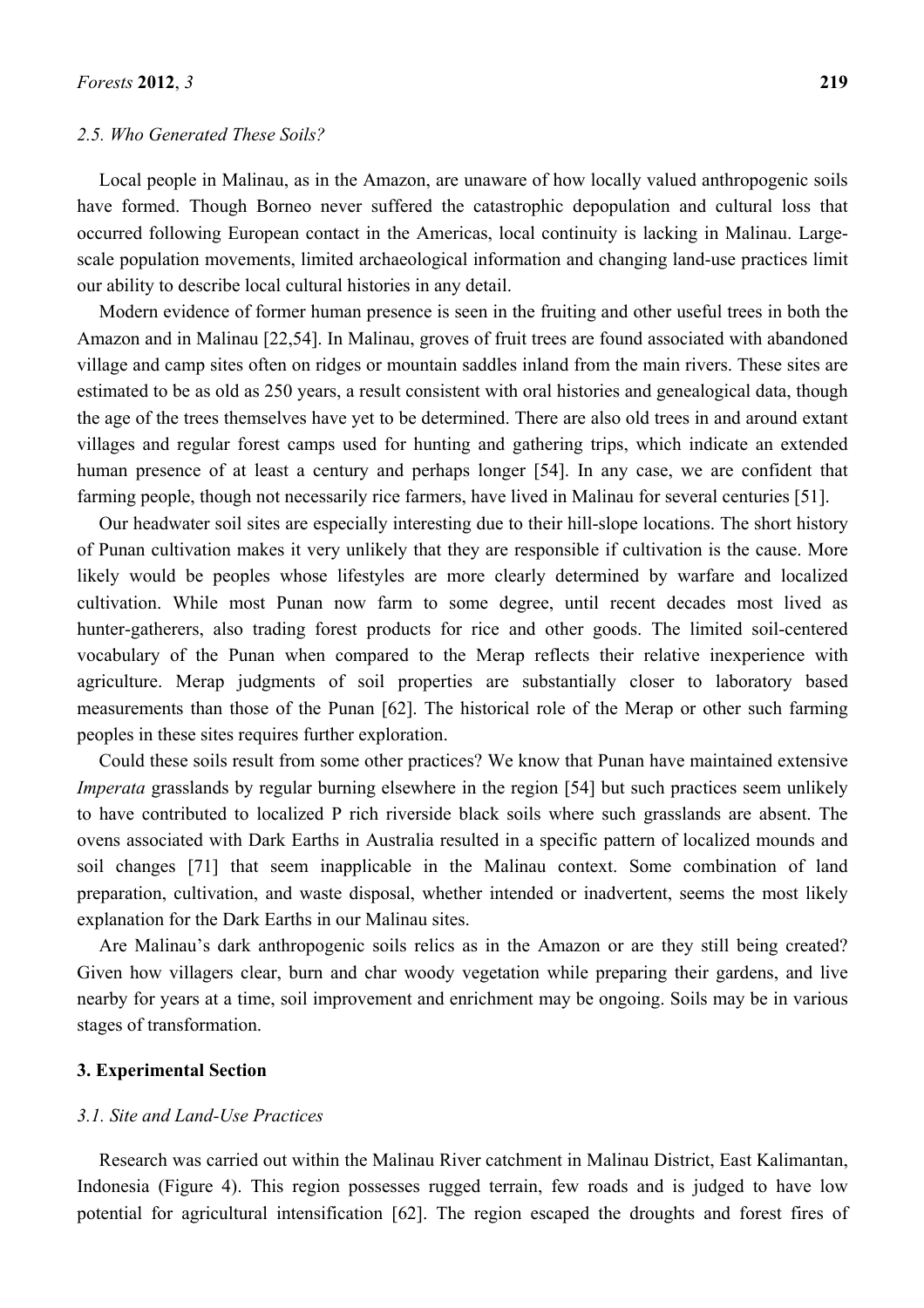1997–1998 [81,82] and there are no reports, recent or historical, of large forest fires [83]. The area maintains dense rich rain forest, with small areas of human cultivation and fallows. Soils are diverse but no deep peats occur [62].

Population densities in the upper Malinau are less than one person per square kilometer [55,84]. Local people use land for a combination of shifting cultivation, gardening, permanent fruit orchards, hunting, fishing and the collection and trade of forest products [62,85,86]. Upland rice is now the predominant staple [54,62]. Modern-day settlements are all next to moderately sediment-rich rivers and most permanent cultivation of gardens and fruit orchards (agroforests) occurs on the restricted areas of relatively level riverside land even though these locations are often vulnerable to floods that occur every few years [86,87]. Swidden rice fields are found along the river's edge as well as on steeper slopes inland, often alongside smaller streams and tributaries. Many farmers cultivate larger areas on the better soils near the river and smaller "insurance areas" away from the river that are less vulnerable to flood damage [62].

**Figure 4.** Location of Borneo (top left) and study region in Borneo (mid-left) and the study area with the six focal villages and soil locations (main figure).



When clearing fields, local farmers generally cut and gather smaller woody debris into piles before burning. These piles tend to be haphazard, though often placed around the base of larger trees and stumps or on the lower slopes of hillsides. Larger material is left where it falls. As there is no pronounced dry season, people burn as soon as the material is flammable due to worries that heavy rains may otherwise intervene. Burning is often incomplete. Sometimes unburned material is gathered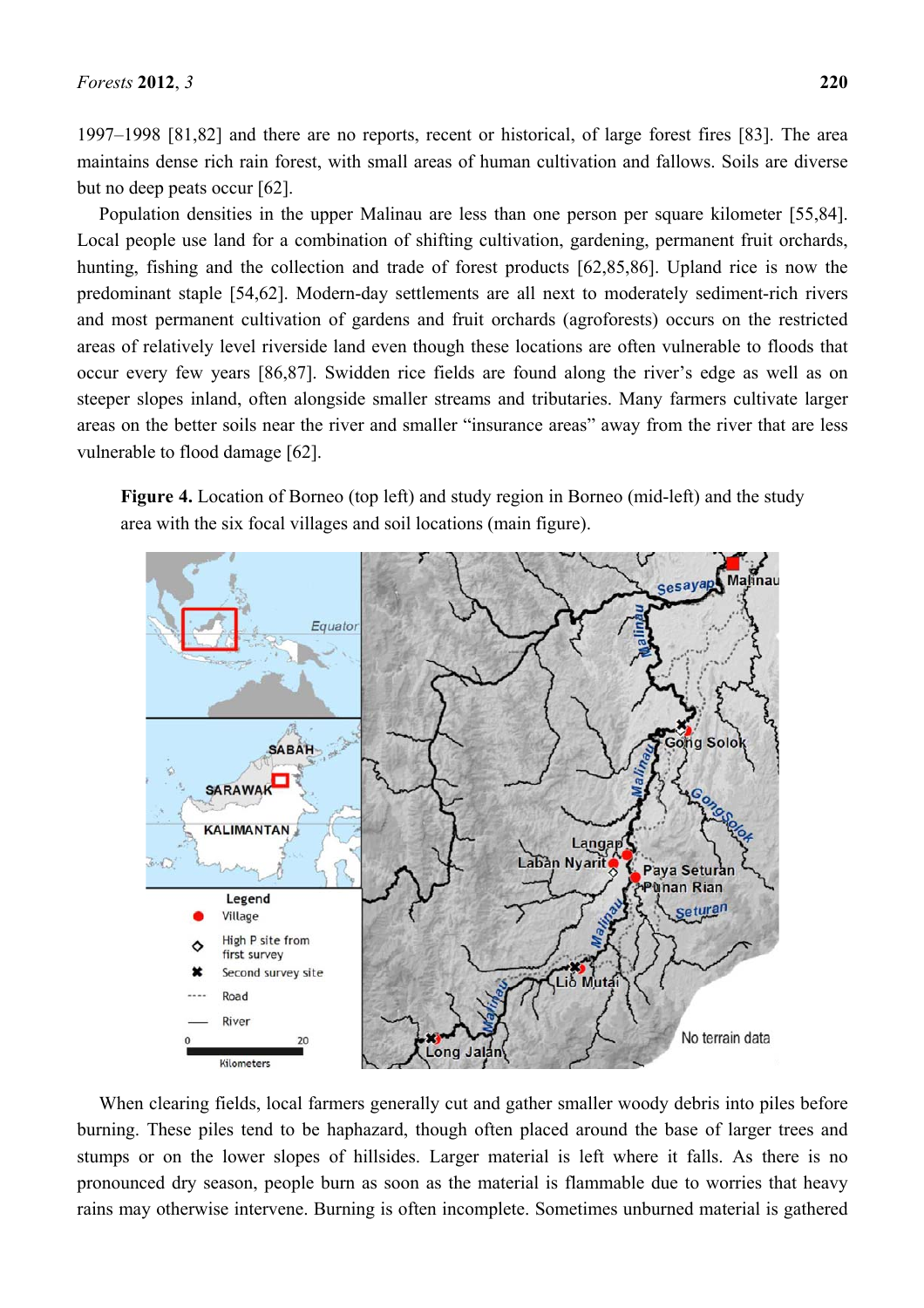into piles and burned a second time—even so pieces of charred green wood and roots, and charcoal survive (IB and DS unpublished observations and interview data). Woody roots in the soil profile are especially likely to char [72]. Rice planting involves making holes using pointed sticks. Rice is sowed into the holes which are then filled with loose surface material including ash and charcoal (Figure 4 [88]).

#### *3.2. Surveys*

We conducted two surveys. The first explored the variation in soils, and people's perceptions of them, with seven different communities across the upper half of the catchment of the Malinau River—an area of around  $2,200 \text{ km}^2$ . We did not explicitly seek dark or anthropogenic soils. The second survey focused on three selected sites with locally valued dark soils. In both surveys burned and charred material on the soil surface (generally crumbling fragments of blackened wood) was avoided during the sampling.

#### 3.2.1. First Survey

In seven indigenous communities we sampled two hundred sites covering a wide range of conditions (guided by a participatory mapping exercise). Sites covered all major land types recognized by the communities as well as sites of special value. "Forests" (old growth natural stands) were differentiated from "fallows" based on local informants (typically the younger vegetation in fallows was obvious), while "agriculture" referred to plots currently under cultivation. We interviewed local informants about each site, including site history and past and potential land-use. We also asked them to identify and describe the soil based on a soil profile. During the digging and describing of the soil profiles notes were made of visible particles of charcoal. Three communities were predominantly Punan (Long Jalan, Lio Mutai, and Punan Rian), three were predominantly Merap (Langap, Gong Solok, and Paya Seturan) and one was mixed (Laban Nyarit). The methods [89] and various results from these surveys have been published elsewhere [55,59,63,84].

In each location soil samples of 0–20 cm depth were augured from three sites 10 m apart, mixed and sieved. Samples were oven dried at 105 °C for 24 hours and analyzed following standard procedures. Measurements included texture (pipette procedure; Sudjadi *et al.* 1971 in [90]), pH (KCl potassium chloride and H<sub>2</sub>O procedures; ISRIC 1993 in [90]), C<sub>org</sub> (Black 1965 in [89]), available P (Bray I; expressed as elemental P mg  $kg^{-1}$ ; Bray and Kurtz 1945 in [90] n.b. this is the standard measure used in Indonesia and at that time we had no reason to consider the Mehlich-1 based criteria used in Brazil), CEC, exchangeable bases, base saturation, and Al (NH4OAc procedure; ISRIC 1993 in [90]). Soil order classification followed standard USDA soil taxonomy [91,92].

#### 3.2.2. Second Survey

Local people identified especially fertile dark soils near each of three communities. Each site lies within 200 m of soil sampling sites from the first survey. At each site we took five paired samples (20) m apart) from these dark soils and adjacent soils (10 m from the boundary transition) at 0–20 cm depth. These samples were processed as before and analyzed for percentage of C and P. Total P was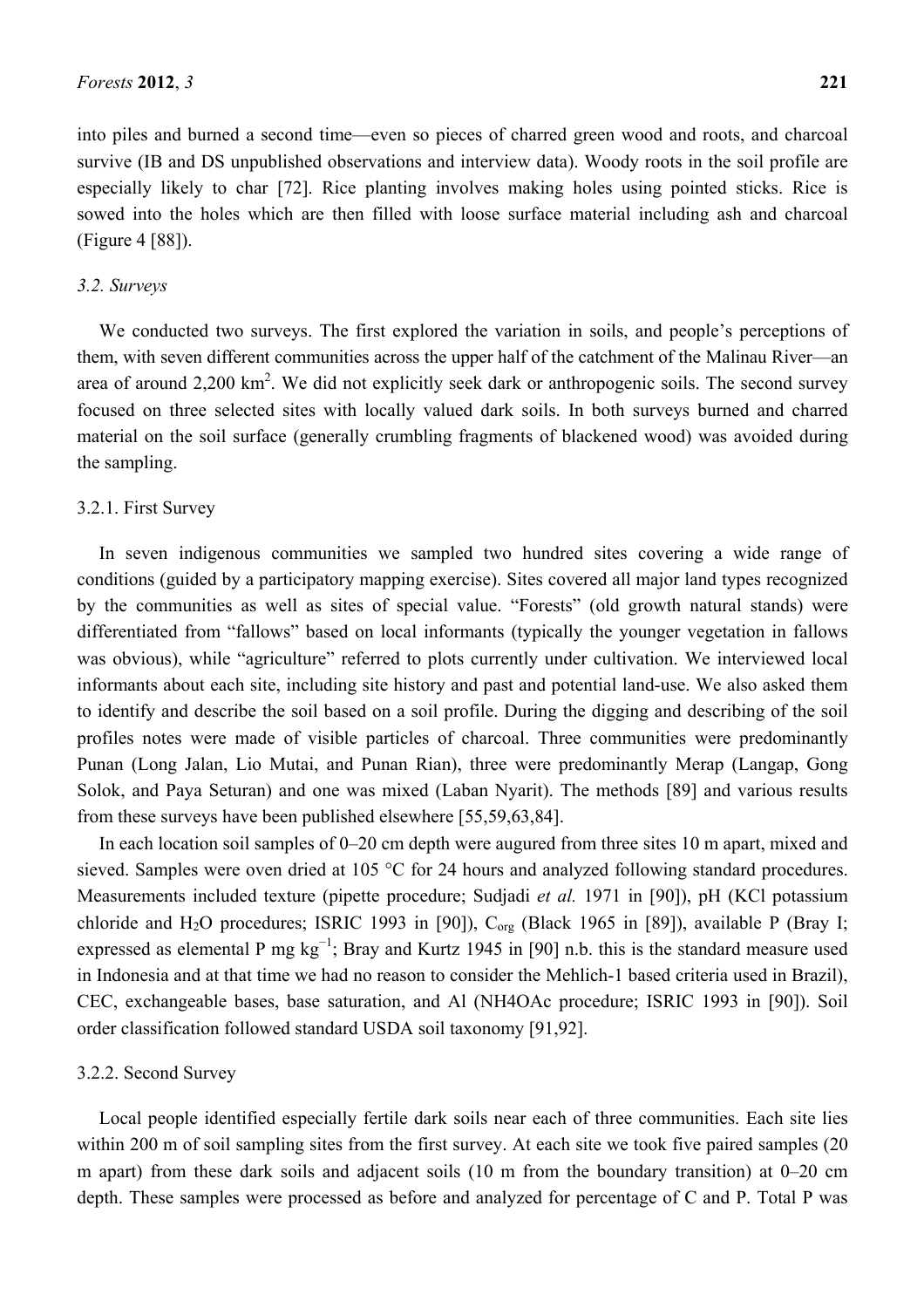assessed by two methods: by extraction in 25%-HCl [90], and as the sum of P pools through P fractionation [93,94].

No carbon dating has yet been attempted on soils from either survey.

Statistical analyses were performed in MS-Excel and SPSS. For comparative purposes soil C was related to soil properties based on a regression developed for Sumatra. For each location soil C content was normalized for effects of texture, elevation and pH based on a pedotransfer equation:

*Cref* = (*Depth*/7.5)<sup>−</sup>0.527 × *e* (1.333 + 0.00994 × *Clay%* + 0.00699 \* *Silt%* − 0.156 × *pH\_KCl* + 0.000427 × *Elevation*) (1)

here C<sub>ref</sub> is the C<sub>org</sub> expected for a forest soil of the same texture, pH and elevation; *e* is the base of natural logarithms, while Depth, Clay%, Silt%, pH\_KCl refer to depth measured in cm, clay and silt as gravimetric percentage of soil composition; and pH\_KCl is the pH of a 1 N KCl extraction solution; Elevation is meters (m) altitude above sea level, see [17].

#### **4. Conclusions**

We have found sites in Borneo which exhibit some of the defining features of the Anthropogenic Dark Earths of tropical South America. The sites show distinguishing color and chemical signatures in terms of higher P or C levels compared to surrounding soils, fertility (as testified by local farmers), location, extent (1–5 ha) and cultural contexts. Human activity appears to be the only plausible explanation, yet we are uncertain about the age of the soils, who created them, by what processes and in what historical period(s). Farmers recognize the dark soils and favor them for both annual and perennial crops, yet they do not know what led to their formation. We suggest that the soils formed through incomplete combustion during repeated swidden cultivation and the inadvertent nutrient enrichment associated with human presence and domestic animals, resulting in the generation and accumulation of incompletely burnt biomass (char) in the soil. An alternative hypothesis, particularly for sites high in both P and Ca, is that they are due to depositional processes related to human settlement. Irrespective of the initial process, localized positive feedback cycles probably occurred in the selection of favorable sites and their further modification (cultivation and/or deposition). We underline that these soils may be young and their cultivation properties may not be durable. It is valuable to recognize the localized improvements of soil properties that can take place in specific contexts, but this does not suggest that Borneo's soils are generally suitable for agricultural intensification or large-scale expansion of agriculture. Further research is required to clarify the origins of these soils in Malinau and whether similar soils can be found elsewhere in Borneo and the Asian tropics.

Our observations have raised many exciting opportunities for further investigation. Further study on the distribution, dating, chemistry, structure, persistence and source of soil C and soil nutrients, and on local and regional palynology, archaeology and cultural and land-use history, would support more conclusive findings. The effects of pyrogenic versus other soil constituents on soil nutrients, stability and fertility should be explored. Examination of the soils, crops and local knowledge associated with different settlement histories and land-use practices elsewhere in Borneo and the wider region may shed further light on these processes and relationships.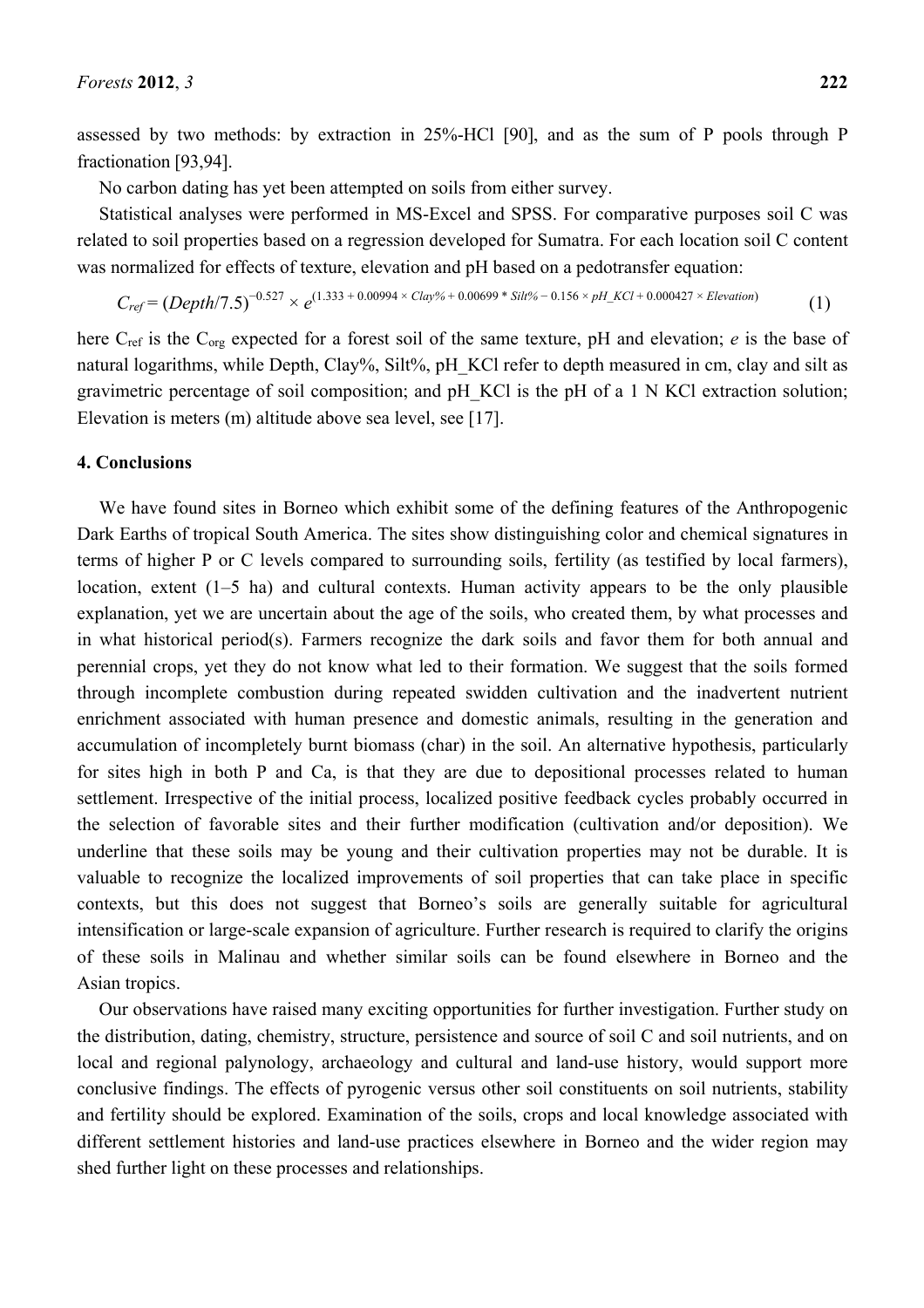## **Acknowledgments**

The original survey was conducted under a project grant to CIFOR "Bulungan Model Forest Project, (PD12/97 Rev.1[F]) funded by the International Tropical Timber Organization (ITTO), the second survey was supported by funds from the European Commission. We thank Agus Salim for help preparing the map and the reviewers and editors for their comments, clarifications and corrections. DS, IB and RP designed the first survey which was undertaken by DS and IB, the second survey was designed by DS, IB and LG and undertaken by IB. Analysis and paper preparation was led by DS and IB with input from all authors.

# **Conflict of Interest**

The authors declare no conflict of interest.

# **References and Notes**

- 1. Glaser, B. Prehistorically modified soils of central Amazonia: A model for sustainable agriculture in the twenty-first century. *Philos. T. R. Soc. Lon. B* **2007**, *362* (1478), 187–196.
- 2. Novotny, E.H.; Hayes, M.H.B.; Madari, B.E.; Bonagamba, T.J.; deAzevedo, E.R.; de Souza, A.A.; Song, G.X.; Nogueira, C.M.; Mangrich, A.S. Lessons from the Terra Preta de Indios of the Amazon region for the utilisation of charcoal for soil amendment. *J. Brazil. Chem. Soc.* **2009**, *20* (6), 1003–1010.
- 3. Rebellato, L.; Woods, W.I.; Neves, E.G. Pre-columbian settlement dynamics in the central Amazon. In *Amazonian Dark Earths: Wim Sombroek's Vision*; Woods, W.I., Teixeira, W.G., Lehmann, J., Steiner, C., Prins, A.W., Rebellato, L., Eds.; Springer: Dordrecht, The Netherlands, 2009; pp. 15–31.
- 4. Glaser, B.; Haumaier, L.; Guggenberger, G.; Zech, W. The 'Terra Preta' phenomenon: A model for sustainable agriculture in the humid tropics. *Naturwissenschaften* **2001**, *88* (1), 37–41.
- 5. Batjes, N.H. Mitigation of atmospheric  $CO<sub>2</sub>$  concentrations by increased carbon sequestration in the soil. *Biol. Fert. Soils* **1998**, *27* (3), 230–235.
- 6. Fowles, M. Black carbon sequestration as an alternative to bioenergy. *Biomass Bioenerg.* **2007**, *31* (6), 426–432.
- 7. Lal, R. Global potential of soil carbon sequestration to mitigate the greenhouse effect. *CRC Crit. Rev. Plant Sci.* **2003**, *22* (2), 151–184.
- 8. Denevan, W.M. Semi-intensive pre-European cultivation and the origins of anthropogenic dark earths in Amazonia. In *Amazonian Dark Earths: Explorations in Space and Time*; Glaser, B., Woods, W., Eds.; Springer-Verlag: Berlin, Germany, 2004; pp. 135–144.
- 9. German, L.A. Historical contingencies in the coevolution of environment and livelihood: Contributions to the debate on Amazonian Black Earth. *Geoderma* **2003**, *111* (3–4), 307–331.
- 10. Van Hofwegen, G.; Kuyper, T.W.; Hoffland, E.; van den Broek, J.A.; Beck, G.A. Opening the black box: Deciphering carbon and nutrient flows in Terra Preta. In *Amazonian Dark Earths: Wim Sombroek's Vision*; Woods, W.I., Teixeira, W.G., Lehmann, J., Steiner, C., Prins, A.M.G.A.W., Rebellato, L., Eds.; Springer: Dordrecht, The Netherlands, 2009; pp. 393–409.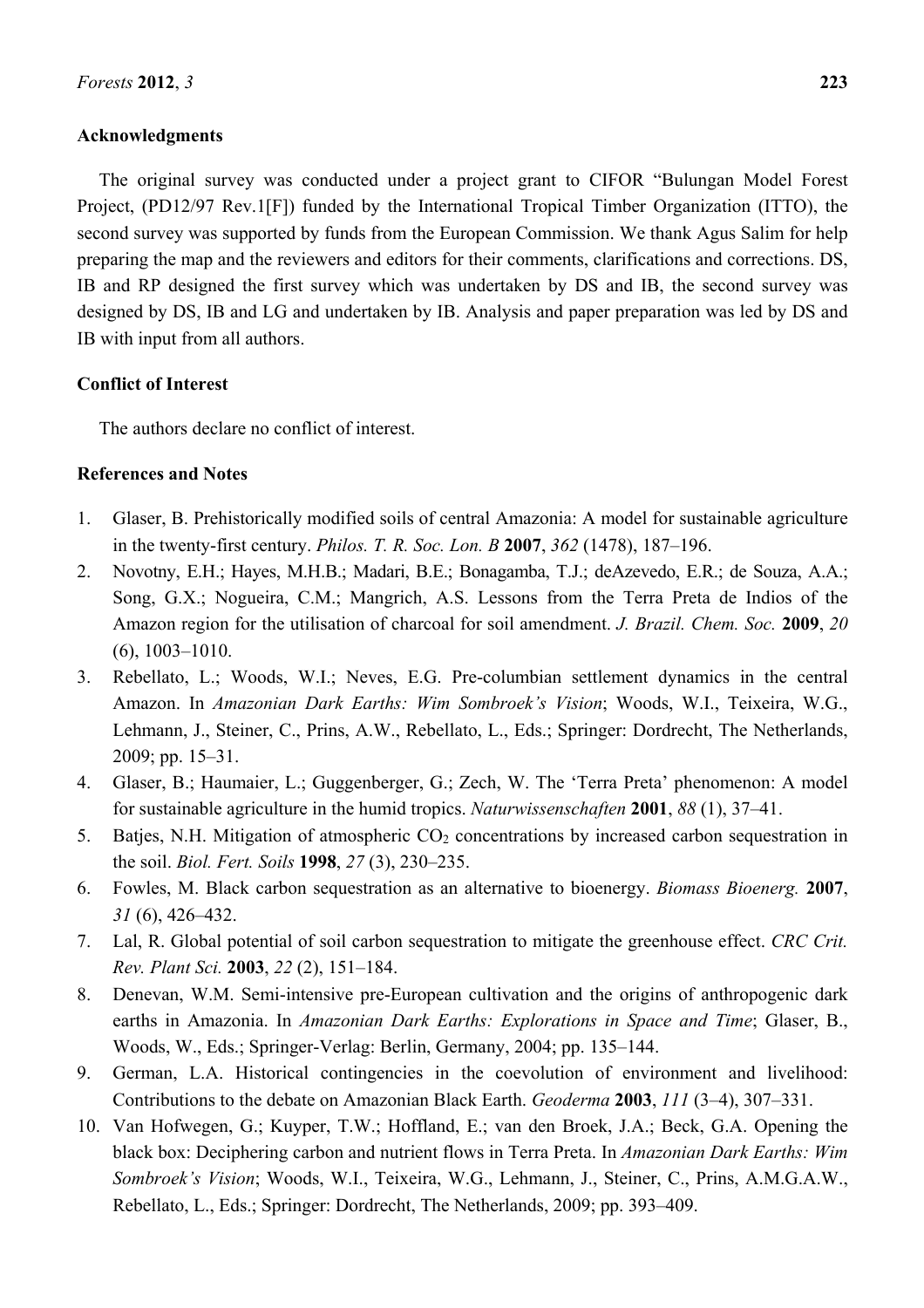- 11. Sohi, S.P.; Krull, E.; Elisa, L.C.; Bol, R. A review of biochar and its use and function in soil. *Adv. Agron.* **2010**, *105*, 47–82.
- 12. German, L.A. Ecological praxis and blackwater ecosystems: A case study from the Brazilian Amazon. *Hum. Ecol.* **2004**, *32* (6), 653–683.
- 13. Lehmann, J.; Kern, D.C.; Glaser, B.; Woods, W. *Amazonia Dark Earths: Origin, Properties, Management*; Kluwer Academic Publishers: Dordecht, The Netherlands, 2003.
- 14. Lima, H.N.; Schaefer, C.E.R.; Mello, J.W.V.; Gilkes, R.J.; Ker, J.C. Pedogenesis and pre-Colombian land use of "Terra Preta Anthrosols" ("Indian black earth") of Western Amazonia. *Geoderma* **2002**, *110* (1–2), 1–17.
- 15. Tiessen, H.; Cuevas, E.; Chacon, P. The role of soil organic-matter in sustaining soil fertility. *Nature* **1994**, *371* (6500), 783–785.
- 16. Zech, W.; Senesi, N.; Guggenberger, G.; Kaiser, K.; Lehmann, J.; Miano, T.M.; Miltner, A.; Schroth, G. Factors controlling humification and mineralization of soil organic matter in the tropics. *Geoderma* **1997**, *79* (1–4), 117–161.
- 17. Van Noordwijk, M.; Woomer, P.; Cerri, C.; Bernoux, M.; Nugroho, K. Soil carbon in the humid tropical forest zone. *Geoderma* **1997**, *79*, 187–225.
- 18. Cheng, C.H.; Lehmann, J.; Thies, J.E.; Burton, S.D. Stability of black carbon in soils across a climatic gradient. *J. Geophys. Res.* **2008**, *113* (G02027), doi:10.1029/2007JG000642.
- 19. Cunha, T.J.F.; Madari, B.E.; Canellas, L.P.; Ribeiro, L.P.; Benites, V.D.; Santos, G.D. Soil organic matter and fertility of anthropogenic dark earths (Terra Preta de Indio) in the Brazilian Amazon basin. *Rev. Bras. Cienc. Solo* **2009**, *33* (1), 85–93.
- 20. Steiner, C. *Slash and Char as Alternative to Slash and Burn—Soil Charcoal Amendments Maintain Soil Fertility and Establish a Carbon Sink*; Cuvillier Verlag: Göttingen, Germany, 2007.
- 21. Kämpf, N.; Woods, W.I.; Sombroek, W.; Kern, D.C.; Cunha, T.J.F. Classification of Amazonian Dark Earths and other ancient anthropic soils. In *Amazonian Dark Earths: Origin, Properties, Management*; Lehman, J., Kern, D.C., Glaser, B., Woods, W.I., Eds.; Kluwer: Dordrecht, The Netherlands, 2003; pp. 105–124.
- 22. Clement, C.R.; McCann, J.M.; Smith, N.J.H. Agrobiodiversity in Amazonia and its relationship with dark earths. In *Amazonian Dark Earths: Origin, Properties and Management*; Lehmann, J., Kern, D.C., Glaser, B., Woods, W.I., Eds.; Kluwer: Dordrecht, The Netherlands, 2003; pp. 159–178.
- 23. Cleveland, C.C.; Townsend, A.R.; Schmidt, S.K. Phosphorus limitation of microbial processes in moist tropical forests: Evidence from short-term laboratory incubations and field studies. *Ecosystems* **2002**, *5* (7), 680–691.
- 24. McGroddy, M.E.; Silver, W.L.; de Oliveira, R.C. The effect of phosphorus availability on decomposition dynamics in a seasonal lowland Amazonian forest. *Ecosystems* **2004**, *7*, 172–179.
- 25. Lawrence, D.; Schlesinger, W.H. Changes in soil phosphorus during 200 years of shifting cultivation in Indonesia. *Ecology* **2001**, *82* (10), 2769–2780.
- 26. Eidt, R.C. Detection and examination of anthrosols by phosphate analysis. *Science* **1977**, *197* (4311), 1327–1333.
- 27. Topoliantz, S.; Ponge, J.F.; Lavelle, P. Humus components and biogenic structures under tropical slash-and burn agriculture. *Eur. J. Soil Sci.* **2006**, *57* (2), 548–557.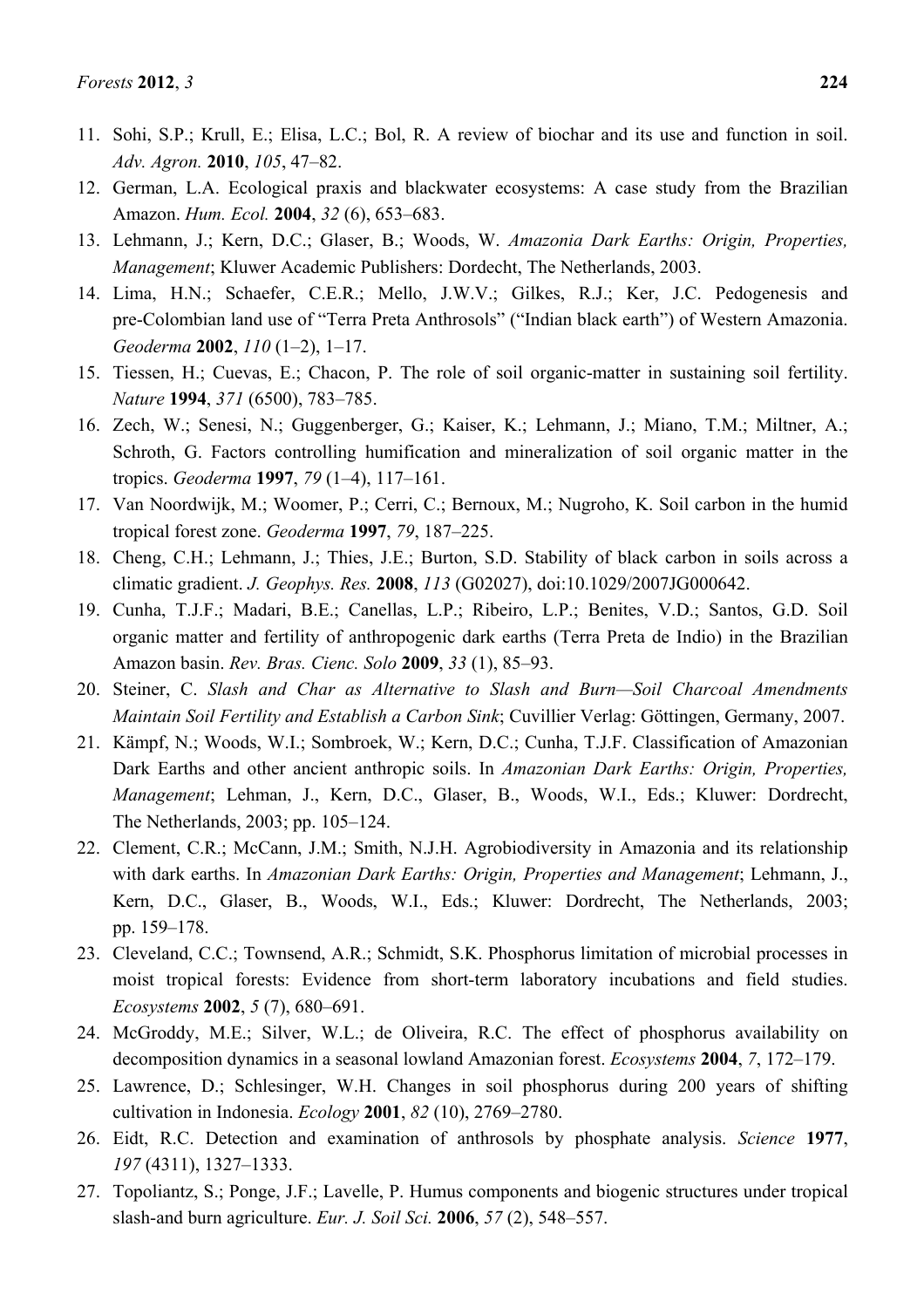- 28. Ponge, J.-F.; Topoliantz, S.; Ballof, S.; Rossi, J.P.; Lavelle, P.; Betsch, J.M.; Gaucher, P. Ingestion of charcoal by the Amazonian earthworm Pontoscolex corethrurus: A potential for tropical soil fertility. *Soil Biol. Biochem.* **2006**, *38* (7), 2008–2009.
- 29. Joseph, S.D.; Arbestain, M.C.; Lin, Y.; Munroe, P.; Chia, C.H.; Hook, J.; van Zwieten, L.; Kimber, S.; Cowie, A.; Singh, B.P.; *et al.* An investigation into the reactions of biochar in soil. *Aust. J. Soil Res.* **2010**, *48*, 501–515.
- 30. Graham, E. A Neotropical framework for Terra Preta. In *Time and Complexity in Historical Ecology—Studies in the Neotropical Lowlands*; Balee, W., Erickson, C.L., Eds.; Columbia University Press: New York, NY, USA; 2006; pp. 57–86.
- 31. Blackmore, A.C.; Mentis, M.T.; Scholes, R.J. The origin and extent of nutrient-enriched patches within a nutrient-poor savannah in South Africa. *J. Biogeogr.* **1990**, *17*, 463–470.
- 32. Fairhead, J.; Leach, M. Amazonian Dark Earths in Africa? In *Amazonian Dark Earths: Wim Sombroek's Vision*; Woods, W.I., Teixeira, W.G., Lehmann, J., Steiner, C., WinklerPrins, A.M.G.A., Rebellato, L., Eds.; Springer: Dordrecht, The Netherlands, 2009; pp. 265–278.
- 33. Barker, G. *Rainforest Foraging and Farming in Island Southeast Asia: The Archaeology of the Niah Caves, Sarawak*; Sarawak Museum: Kuching, Malaysia, 2011.
- 34. Chazine, J.-M. Rock Art, Burials, and Habitations: Caves in East Kalimantan. *Asian Perspectives* **2005**, *44* (1), 219–230.
- 35. Chazine, J.-M.; Ferrié, J.-G. Recent archaeological discoveries in East Kalimantan, Indonesia. *Bull. Indo. Pac. Pre. Hi.* **2008**, *28*, 16–22.
- 36. McDonagh, S. Art on the rocks: Dating ancient paintings in the caves of Borneo. *Science* **2003**, *164* (10), 147.
- 37. Datan, I. *Archaeological Excavations at Gua Sireh (Serian) and Lubang Angin (Gunung Mulu National Park), Sarawak, Malaysia*; The Sarawak Museum Journal. Special monograph no. 6; Sarawak Museum: Sarawak, Malaysia, 1993.
- 38. Hutterer, K. The natural and cultural history of southeast Asian agriculture: Ecological and evolutionary considerations. *Anthropos* **1983**, *78*, 169–212.
- 39. Avé, J.B.; King, V.T. *Borneo: The People of the Weeping Forest; Tradition and Change in Borneo*; National Museum of Ethnology: Leiden, The Netherlands, 1986.
- 40. Dove, M. The transition from stone to steel in the prehistoric Swidden agricultural technology of the Kantu' of Kalimantan, Indonesia. In *Foraging and Farming. The Evolution of Plant Exploitation*; Harris, D.R., Hillman, G.C., Eds.; Unwin Hyman: London, UK, 1989; pp. 667–677.
- 41. Nicolaisen, J. The Penan of the seventh division of Sarawak: Past, present and future. *Sarawak Mus. J.* **1976**, *24* (45), 35–62.
- 42. Nicolaisen, J. The Penan of Sarawak—Further Notes on the Neo-Evolutionary Concept of Hunters. *Folk* **1976**, *18*, 205–236.
- 43. Harrisson, T.H. The prehistory of Borneo. In *Prehistoric Indonesia*; Velde, P.V.D., Ed.; Foris: Dordrecht, The Netherlands, 1984; pp. 297–326.
- 44. Sellato, B. *Nomads of the Borneo Rainforest. The Economics, Politics, and Ideology of Settling Down*; University of Hawai'i Press: Honolulu, HI, USA, 1994.
- 45. Boomgaard, P. In the shadow of rice. Roots and tubers in Indonesian history, 1500–1950. *Agr. Hist.* **2003**, *77* (4), 582–610.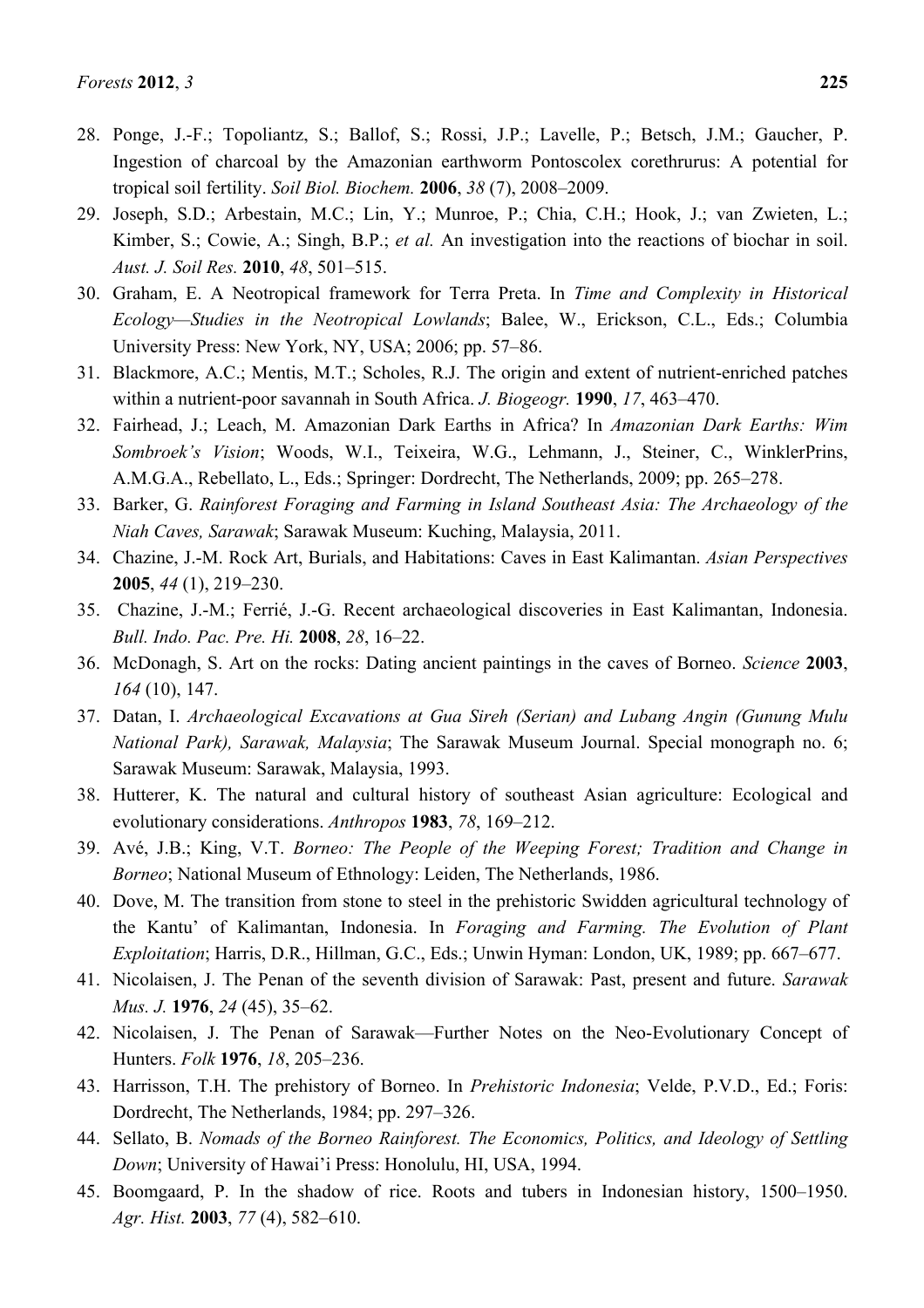- 46. Barton, H. The reversed fortunes of sago and rice, Oryza sativa, in the rainforests of Sarawak, Borneo. *Quatren. Int.* **2012**, *249*, 96–104.
- 47. Sellato, B. Myth, history, and modern cultural identity among hunter-gatherers: A Borneo case. *J. Southe. Asian Stud.* **1993**, *24* (1), 18–43.
- 48. Sellato, B. Agricultural practices, social organization, settlement patterns, and ethnogenetic processes in East Kalimantan. In *People and Plants of Kayan Mentarang*; Sørensen, K.W., Morris, B., Eds.; World Wide Fund for Nature & UNESCO: London, UK, 1997; pp. 27–57.
- 49. Okushima, M. Ethnohistory of the Kayanic peoples in Northeast Borneo. *Borneo Res. Bull.* **2006**, *37*, 86–126.
- 50. Rousseau, J. *Central Borneo: Ethnic Identity and Social Life in a Stratified Society*. Clarendon Press: Oxford, UK, 1990.
- 51. Sellato, B. The Punan question and the reconstruction of Borneo's cultural history. In *Change and Development in Borneo*; Borneo Research Council: Williamsburg, VA, USA, 1993; pp. 47–81.
- 52. Currie, T.E.; Greenhill, S.J.; Gray, R.D.; Hasegawa, T.; Mace, R. Rise and fall of political complexity in island South-East Asia and the Pacific. *Nature* **2010**, *467*, 801–804.
- 53. Sellato, B. *Forest, Resources and People in Bulungan: Elements for a History of Settlement, Trade, and Social Dynamics in Borneo, 1880–2000*; Center For International Forest Research: Bogor, Indonesia, 2001.
- 54. Puri, R.K. Post-abandonment ecology of Penan fruit Camps: Anthropological and ethnobiological approaches to the history of a rain-forested valley in East Kalimantan. In *Conserving Nature in Culture: Case Studies from Southeast Asia*; Dove, M.R., Sajise, P.E., Doolittle, A., Eds.; Yale Southeast Asia Studies Monograph Series; Yale University Council on Southeast Asia Studies: New Haven, CT, USA, 2005; pp. 25–82.
- 55. Sheil, D. Biodiversity research in Malinau. In *Technical Report Phase 1, 1997–2001. ITTO Project PD 12/97 Rev.1 (F): Forest, Science and Sustainability: The Bulungan Model Forest*; CIFOR (Center for International Forestry Research): Bogor, Indonesia, and ITTO (International Tropical Timber Organization): Yokohama, Japan, 2002; Chapter 5, pp. 57–107.
- 56. Thomson, M.J.; Polato, N.R.; Prasetiyono, J.; Trijatmiko, K.R.; Silitonga, T.S.; McCouch, S.R. Genetic diversity of isolated populations of Indonesian landraces of rice (Oryza sativa L.) collected in east Kalimantan on the island of Borneo. *Rice* **2009**, *2* (1), 80–92.
- 57. Denevan, W.M. A bluff model of riverine settlements in prehistoric Amazonia. *Ann. Assoc. Am. Geogr.* **1996**, *86*, 654–681.
- 58. Eghenter, C.; Sellato, B.; Devung, G.S. *Social Science Research and Conservation Management in the Interior of Borneo: Unravelling Past and Present Interactions of People and Forests*; CIFOR: Bogor, Indonesia, 2003.
- 59. Sheil, D.; Liswanti, N. Scoring the importance of tropical forest landscapes with local people: Patterns and insights. *Environ. Manage.* **2006**, *38* (1), 126–136.
- 60. Sellato, B. Forests for food, forests for trade—between sustainability and extractivism—The economic pragmatism of traditional peoples and the trade history of northern East Kalimantan. In *Histories of the Borneo Environment: Economic, Political and Social Dimensions of Change and Continuity*; Wadley, R.L., Ed.; KITLV Press: Leiden, The Netherlands, 2005; pp. 61–86.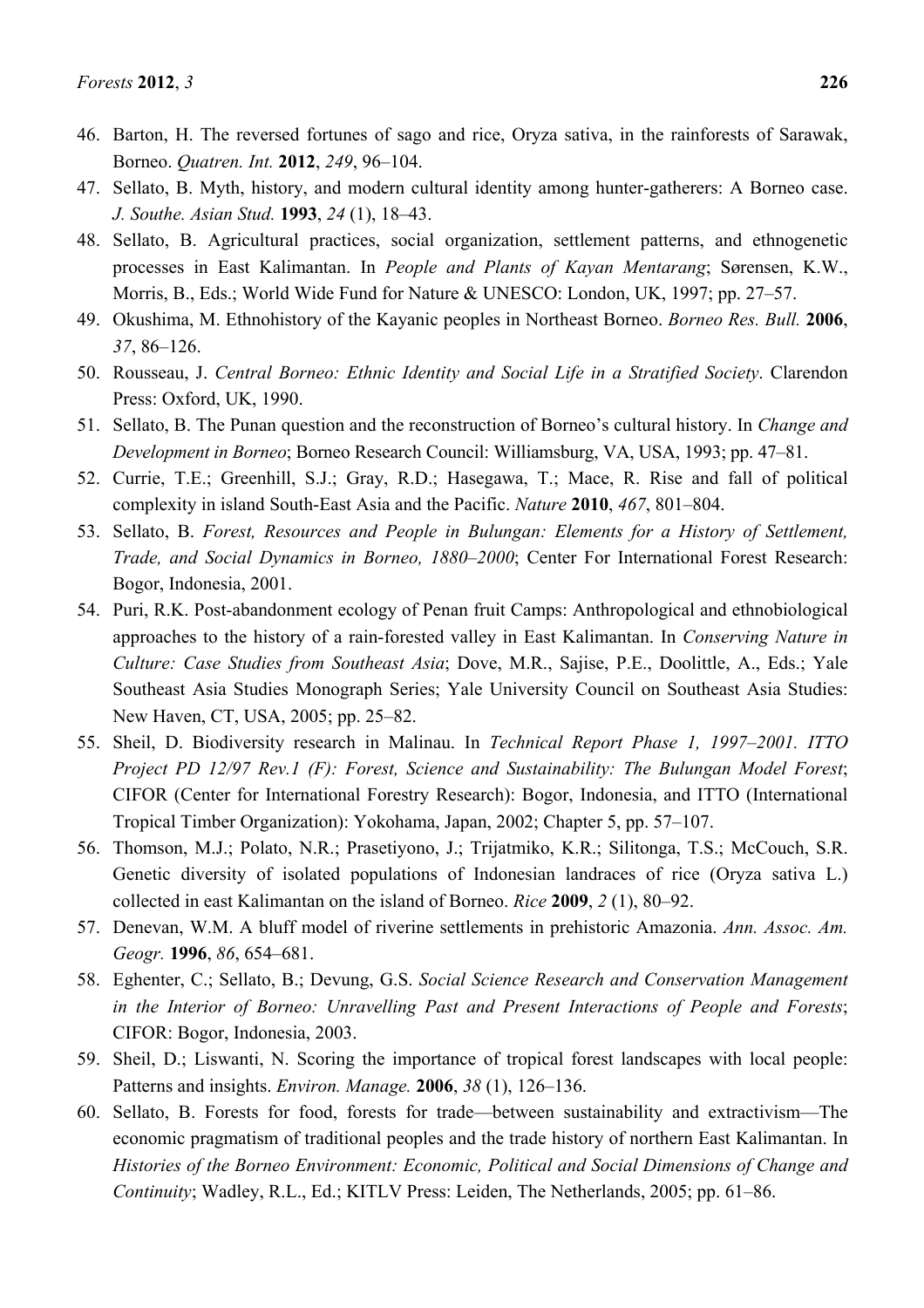- 61. Wilkinson, S.R.; Grunes, D.L.; Sumner, M.E Nutrient interaction in soil and plant nutrition. In *Handbook of Soil Science*; Sumner, M.E., Ed.; CRC Press: Boca Raton, FL, USA, 2000; pp. 89–112.
- 62. Basuki, I.; Sheil, D. *Local Perspectives of Forest Landscapes: A Preliminary Evaluation of Land and Soils, and Their Importance in Malinau, East Kalimantan, Indonesia*; CIFOR: Bogor, Indonesia, 2005.
- 63 Smyth, T.J.; Cravo, M.S. Critical phosphorus levels for corn and cowpea in a Brazilian oxisol. *Agron. J.* **1990**, *82*, 309–312.
- 64. IUSS-Working-Group. *World Reference Base for Soil Resources*, 2nd ed.; World Soil Resources Reports No. 103; FAO: Rome, Italy, 2007.
- 65. Nocentini, C.; Certini, G.; Knicker, H.; Francioso, O.; Rumpel, C. Nature and reactivity of charcoal produced and added to soil during wildfire are particle-size dependent. *Org. Geochem.*  **2010**, *41*, 682–689.
- 66. Holliday, V.T.; Gartner, W.G. Methods of soil P analysis in archaeology. *J. Archaeol. Sci.* **2007**, *34*, 301–333.
- 67. Arifin, K.; Sellato, B. Archaeological surveys and research in four subdistricts of interior East Kalimantan. In *Social Science Research and Conservation Management in the Interior of Borneo: Unravelling Past and Present Interactions of People and Forests*; Eghenter, C., Sellato, B., Devung, G.S., Eds.; CIFOR: Bogor, Indonesia, 2003; pp. 199–239.
- 68. Sombroek, W.G. *Amazon Soils: A Reconnaissance of the Soils of the Brazilian Amazon Region*; Centre for Agricultural Publications and Documentation: Wageningen, The Netherlands, 1966.
- 69. Woods, W.I.; McCann, J.M. The anthropogenic origin and persistence of Amazonian dark earths. *Yearb. Conf. Lat. Am. Geogr*. **1999**, *25*, 7–14.
- 70. Fraser, J.; Teixeira, W.; Falcão, N.; Woods, W.; Lehmann, J.; Junqueira, A.B. Anthropogenic soils in the central Amazon: from categories to a continuum. *Area* **2011**, *43*, 264–273.
- 71. Downie, A.E.; van Zwieten, L.; Smernik, R.J.; Morris, S.; Munroe, P.R. Terra Preta Australis: Reassessing the carbon storage capacity of temperate soils. *Agr. Ecosyst. Environ.* **2011**, *140*, 137–147.
- 72. Ketterings, Q.M.; van Noordwijk, M.; Bigham, J.M. Soil phosphorus availability after slash-andburn fires of different intensities in rubber agroforests in Sumatra, Indonesia. *Agr. Ecosyst. Environ.* **2002**, *92* (1), 37–48.
- 73. Puri, R.K. University of Kent, Kent, UK. Planting hill rice in a freshly burned swidden field in East Kalimantan, Indonesia. Unpublished work, 1991.
- 74. Katzer, F. *Grundzüge der Geologie des unteren Amazonasgebietes (des Staates Pará in Brasilien)*; Verlag Max Weg: Leipzig, Germany, 1903.
- 75. Taylor, D. Biomass burning, humans and climate change in Southeast Asia. *Biodivers. Conserv.*  **2010**, *19*, 1025–1042.
- 76. Ghazoul, J.; Sheil, D. *Tropical Rain Forests Ecology, Diversity and Conservation*; Oxford University Press: Oxford, UK, 2010.
- 77. McMonagle, L.B.; Lunt, P.; Wilson, M.E.J.; Johnson, K.G.; Manning, C.; Young, J. A re-assessment of age dating of fossiliferous limestones in eastern Sabah, Borneo: Implications for understanding the origins of the Indo-Pacific marine biodiversity hotspot. *Palaeogeogr. Palaeocl.*  **2011**, *305*, 28–42.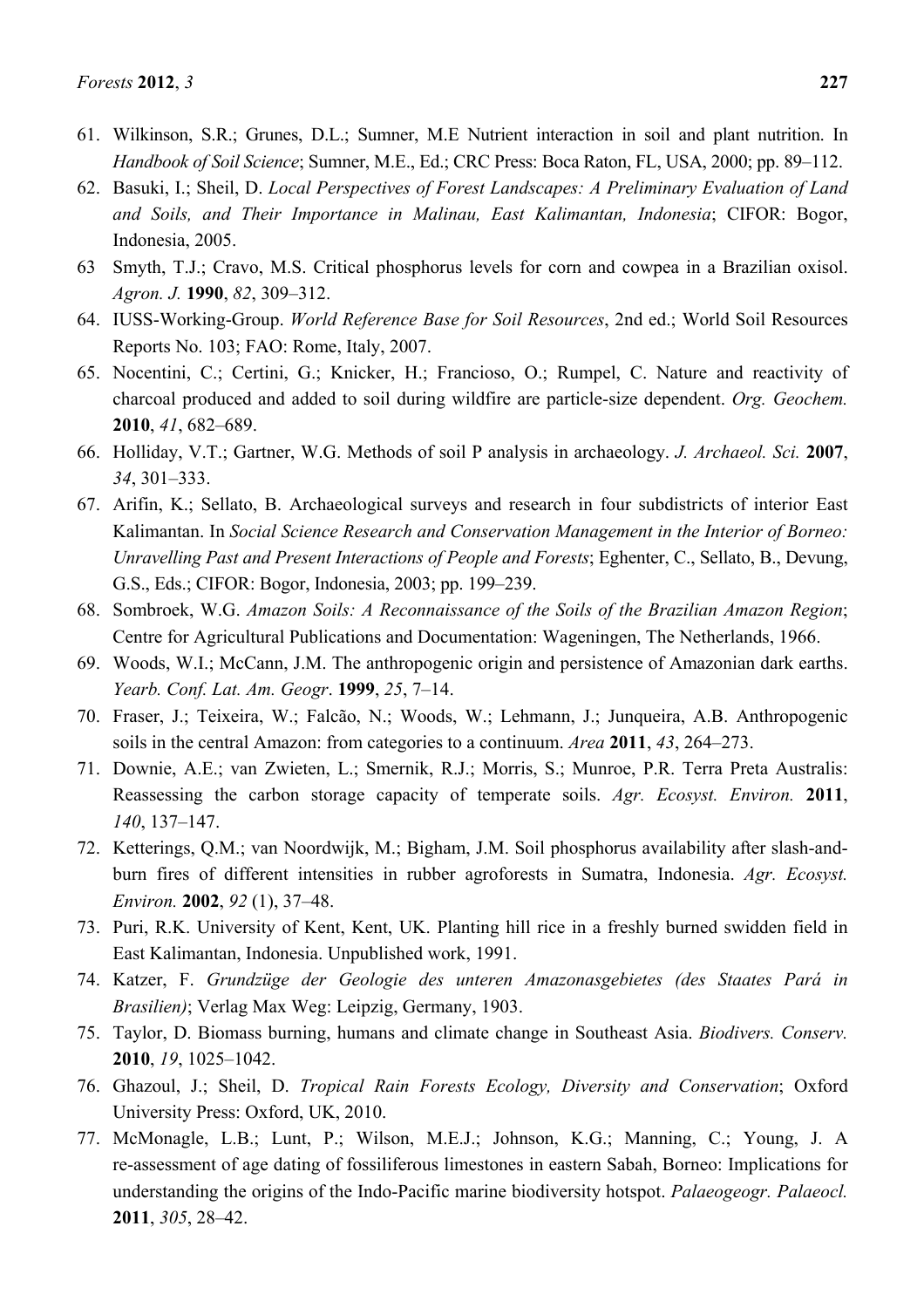- 78. Powers, J.; Corre, M.; Twine, T.; Veldkamp, E. Geographic bias of field observations of soil carbon stocks with tropical land-use changes precludes spatial extrapolation. *Proc. Nat. Acad. Sci. USA* **2011**, *108*, 6318–6322.
- 79. Chiang, K.K. Geochemistry of the Cenozoic Igneous Rocks of Borneo and Tectonic Implications. Ph.D. Thesis, Department of Geology, Royal Holloway, University of London, London, UK, 2002.
- 80. Dove, M.R. Forest preference in swidden agriculture. *Trop. Ecol.* **1983**, *24* (1), 122–142.
- 81. Van Nieuwstadt, M.G.L.; Sheil, D. Drought, fire and tree survival in a Borneo rain forest, East Kalimantan, Indonesia. *J. Ecol.* **2005**, *93* (1), 191–201.
- 82. Page, S.E.; Siegert, F.; Rieley, J.O.; Boehm, H.D.V.; Jaya, A.; Limin, S. The amount of carbon released from peat and forest fires in Indonesia during 1997. *Nature* **2002**, *420* (6911), 61–65.
- 83. Sheil, D.; Kartawinata, K.; Samsoedin, I.; Priyadi, H.; Afriastini, J.J. The lowland forest tree community in Malinau, Kalimantan (Indonesian Borneo): Results from a one-hectare plot. *Plant Ecol. Divers.* **2010**, *3* (1), 59–66.
- 84. Sheil, D.; Puri, R.; Wan, M.; Basuki, I.; van Heist, M.; Liswanti, N.; Rukmiyati; Rachmatika, I.; Samsoedin, I. Recognizing local people's priorities for tropical forest biodiversity. *Ambio* **2006**, *35* (1), 17–24.
- 85. Sheil, D.; van Heist, M.; Liswanti, N.; Basuki, I.; Wan, M. Biodiversity and landscapes: A local perspective. In *The Decentralization of Forest Governance: Politics, Economics and the Fight for Control of Forest in Indonesian Borneo*; Moelino, M., Wollenberg, E., Limberg, G., Eds.; Earthscan: London, UK, 2008; pp. 61–90.
- 86. Basuki, I.; Sheil, D.; Padmanaba, M.; Liswanti, N.; Mulcahy, G.; Wan, M. The evolving role of tropical forests for local livelihoods in Indonesia. *Int. J. Env. Sus. Dev.* **2011**, *10* (3), 267–287.
- 87. Liswanti, N.; Sheil, D.; Basuki, I.; Padmanaba, M.; Mulcahy, G. Falling back on forests: How forest-dwelling people cope with catastrophe in a changing landscape. *Int. For. Rev.* **2011**, *13* (2), 442–455.
- 88. Puri, R.K. University of Kent, Kent, UK. Observations of swidden farming practices in East Kalimantan. Unpublished work, 1991.
- 89. Sheil, D.; Puri, R.; Basuki, I.; van Heist, M.; Wan, M.; Liswanti, N.; Rukmiyati; Sardjono, M.A.; Samsoedin, I.; Sidiyasa, K.; *et al. Exploring Biological Diversity, Environment and Local People's Perspectives in Forest Landscapes*, 2nd ed.; CIFOR, MOF and ITTO: Bogor, Indonesia, 2004.
- 90. Eviati; Sulaeman. *Analisis Kimia Tanah, Tanaman, Air, dan Pupuk*, Petunjuk Teknis, Edisi 2. (Analyses of Soil Chemical, Plant, Water, and Fertilizer. Technical Guide, 2nd ed.); Balai Penelitian Tanah: Bogor, Indonesia, 2009.
- 91. Soil-Survey-Staff. *Kunci Taxonomi Tanah. Edisi Kedua Bahasa Indonesia*; Pusat Penelitian Tanah dan Agroklimat, Badan penelitian dan Pengembangan Pertanian: Bogor, Indonesia, 1998.
- 92. Soil-Survey-Staff. *Keys to Soil Taxonomy*, 11th ed.; USDA, Natural Resources Conservation Service: Washington, DC, USA, 2010.
- 93. Chang, S.C.; Jackson, M.L. Fractionation of soil phosphorus. *Soil Sci.* **1957**, *84*, 133–144.